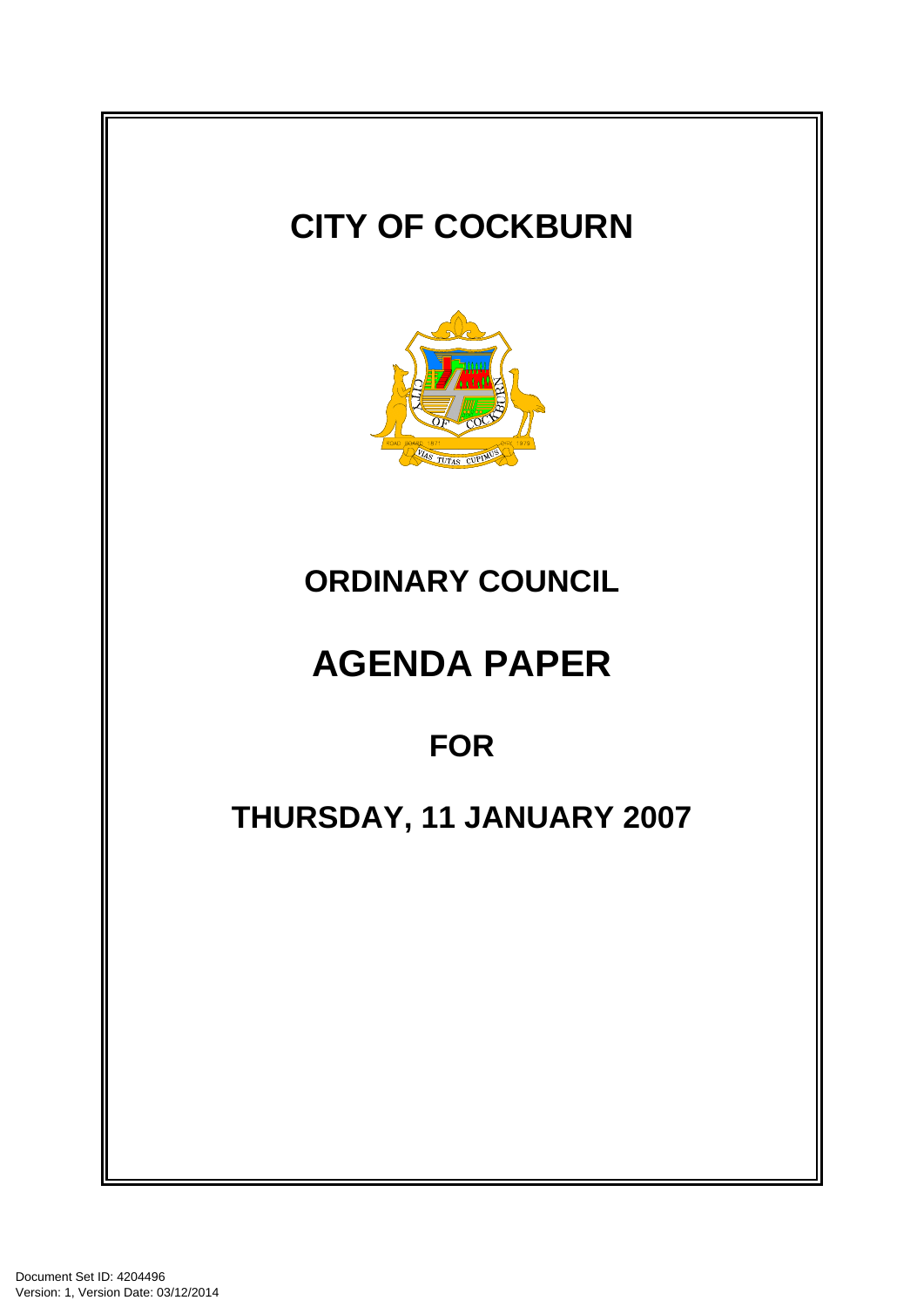# **CITY OF COCKBURN**

# **SUMMARY OF AGENDA TO BE PRESENTED TO THE ORDINARY COUNCIL MEETING TO BE HELD ON THURSDAY, 11 JANUARY 2007 AT 7:00 PM**

# **Page**

-

| $\mathbf{1}$ . |                                                   |                                                                                                                                                                                                                              |  |  |  |  |
|----------------|---------------------------------------------------|------------------------------------------------------------------------------------------------------------------------------------------------------------------------------------------------------------------------------|--|--|--|--|
| 2.             | APPOINTMENT OF PRESIDING MEMBER (IF REQUIRED)1    |                                                                                                                                                                                                                              |  |  |  |  |
| 3.             |                                                   | DISCLAIMER (TO BE READ ALOUD BY PRESIDING MEMBER) 1                                                                                                                                                                          |  |  |  |  |
| 4.             |                                                   | ACKNOWLEDGEMENT OF RECEIPT OF WRITTEN DECLARATIONS OF<br>FINANCIAL INTERESTS AND CONFLICT OF INTEREST (BY PRESIDING                                                                                                          |  |  |  |  |
| 5.             |                                                   |                                                                                                                                                                                                                              |  |  |  |  |
| 6.             |                                                   | ACTION TAKEN ON PREVIOUS PUBLIC QUESTIONS TAKEN ON                                                                                                                                                                           |  |  |  |  |
| 7.             |                                                   |                                                                                                                                                                                                                              |  |  |  |  |
| 8.             |                                                   |                                                                                                                                                                                                                              |  |  |  |  |
|                | 8.1                                               | (OCM 11/01/2007) - ORDINARY COUNCIL MEETING - 14                                                                                                                                                                             |  |  |  |  |
| 9.             |                                                   |                                                                                                                                                                                                                              |  |  |  |  |
| 10.            |                                                   |                                                                                                                                                                                                                              |  |  |  |  |
| 11.            | BUSINESS LEFT OVER FROM THE PREVIOUS MEETING (IF  |                                                                                                                                                                                                                              |  |  |  |  |
| 12.            | DECLARATION OF COUNCILLORS WHO HAVE NOT GIVEN DUE |                                                                                                                                                                                                                              |  |  |  |  |
| 13.            |                                                   |                                                                                                                                                                                                                              |  |  |  |  |
|                | 13.1                                              | (OCM 11/01/2007) - REVIEW OF WARD BOUNDARIES AND<br>COUNCILLOR REPRESENTATION (1035) (DMG) (ATTACH) 2                                                                                                                        |  |  |  |  |
| 14.            |                                                   |                                                                                                                                                                                                                              |  |  |  |  |
|                | 14.1                                              | (OCM 11/01/2007) - PROPOSED AMENDMENT NO.53 TO TOWN<br>PLANNING SCHEME NO. 3 - TO RECLASSIFY LOT 201 (NO. 33)<br>MIGUEL ROAD, BIBRA LAKE FROM LOCAL RESERVE 'PUBLIC<br>PURPOSE' TO 'INDUSTRY ZONE' (4413025) (SDS) (ATTACH)9 |  |  |  |  |
|                | 14.2                                              | (OCM 11/01/2007) - PROPOSED AMENDMENT NO. 48 TO TOWN<br>PLANNING SCHEME NO. 3 - VARIOUS LOTS IN HENDERSON -<br>OWNER: VARIOUS - APPLICANT: DEVELOPMENT PLANNING                                                              |  |  |  |  |
|                | 14.3                                              | (OCM 11/01/2007) - GROUPED (R-CODE) DWELLING -<br>PROPOSED SECOND DWELLING - LOT 514 (NO. 46) HEBBLE<br>LOOP, BANJUP - OWNER/APPLICANT: PB & PH SPITTLE                                                                      |  |  |  |  |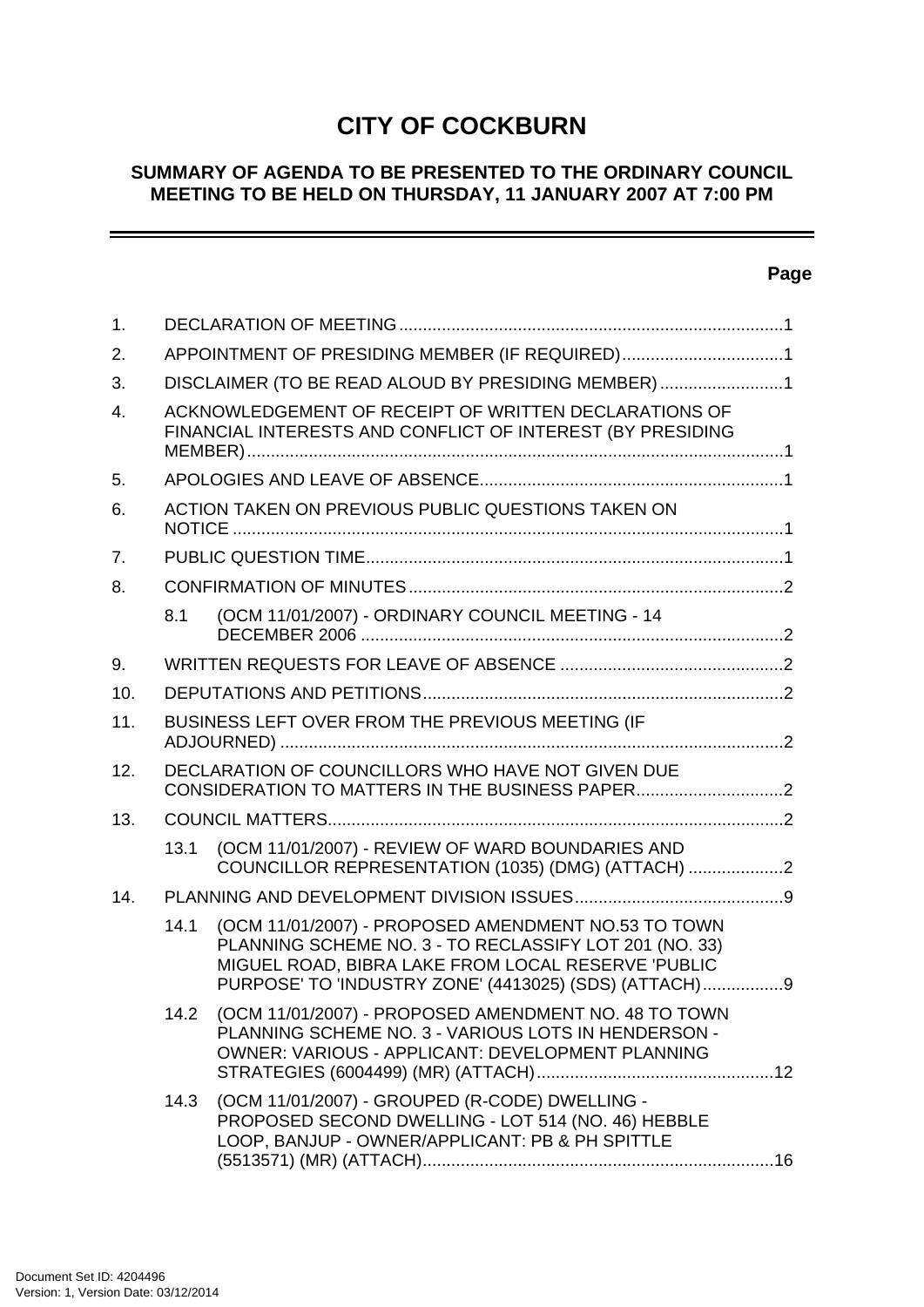| 15. |                                                               | FINANCE AND CORPORATE SERVICES DIVISION ISSUES21                                                                                                                                                                  |  |
|-----|---------------------------------------------------------------|-------------------------------------------------------------------------------------------------------------------------------------------------------------------------------------------------------------------|--|
|     | 15.1                                                          | (OCM 11/01/2007) - LIST OF CREDITORS PAID - NOVEMBER 2006                                                                                                                                                         |  |
|     |                                                               | 15.2 (OCM 11/01/2007) - STATEMENT OF FINANCIAL ACTIVITY -                                                                                                                                                         |  |
| 16. |                                                               |                                                                                                                                                                                                                   |  |
| 17. |                                                               |                                                                                                                                                                                                                   |  |
|     | 17.1                                                          | (OCM 11/01/2007) - GRANTING OF A LEASE OVER THE<br>WATSONS OVAL CLUBROOMS TO THE SOUTHERN SPIRIT<br>SOCCER CLUB INC.- LOT 3 (PLAN 3176) ROCKINGHAM ROAD,                                                          |  |
|     | 17.2                                                          | (OCM 11/01/2007) - SOUTHWELL COMMUNITY CENTRE - LEASE                                                                                                                                                             |  |
|     | 17.3                                                          | (OCM 11/01/2007) - LOT 7 JUNCTION BOULEVARD COCKBURN<br>CENTRAL- BUSINESS PLAN (9629) (RA) (ATTACH)31                                                                                                             |  |
| 18. |                                                               |                                                                                                                                                                                                                   |  |
| 19. |                                                               | MOTIONS OF WHICH PREVIOUS NOTICE HAS BEEN GIVEN 35                                                                                                                                                                |  |
| 20. |                                                               | NOTICES OF MOTION GIVEN AT THE MEETING FOR CONSIDERATION                                                                                                                                                          |  |
| 21. |                                                               | NEW BUSINESS OF AN URGENT NATURE INTRODUCED BY                                                                                                                                                                    |  |
| 22. |                                                               | MATTERS TO BE NOTED FOR INVESTIGATION, WITHOUT DEBATE35                                                                                                                                                           |  |
| 23. |                                                               |                                                                                                                                                                                                                   |  |
|     | 23.1                                                          | (OCM 11/01/2007) - STATE ADMINISTRATIVE TRIBUNAL<br>MEDIATION - PORT COOGEE LOCAL STRUCTURE PLAN<br>VARIATIONS - OWNER: AUSTRALAND HOLDINGS PTY LTD -<br>APPLICANT: TAYLOR BURRELL BARNETT (9662) (MR) (ATTACH)35 |  |
| 24  | (OCM 11/01/2007) - RESOLUTION OF COMPLIANCE (SECTION 3.18(3), |                                                                                                                                                                                                                   |  |
| 25. |                                                               |                                                                                                                                                                                                                   |  |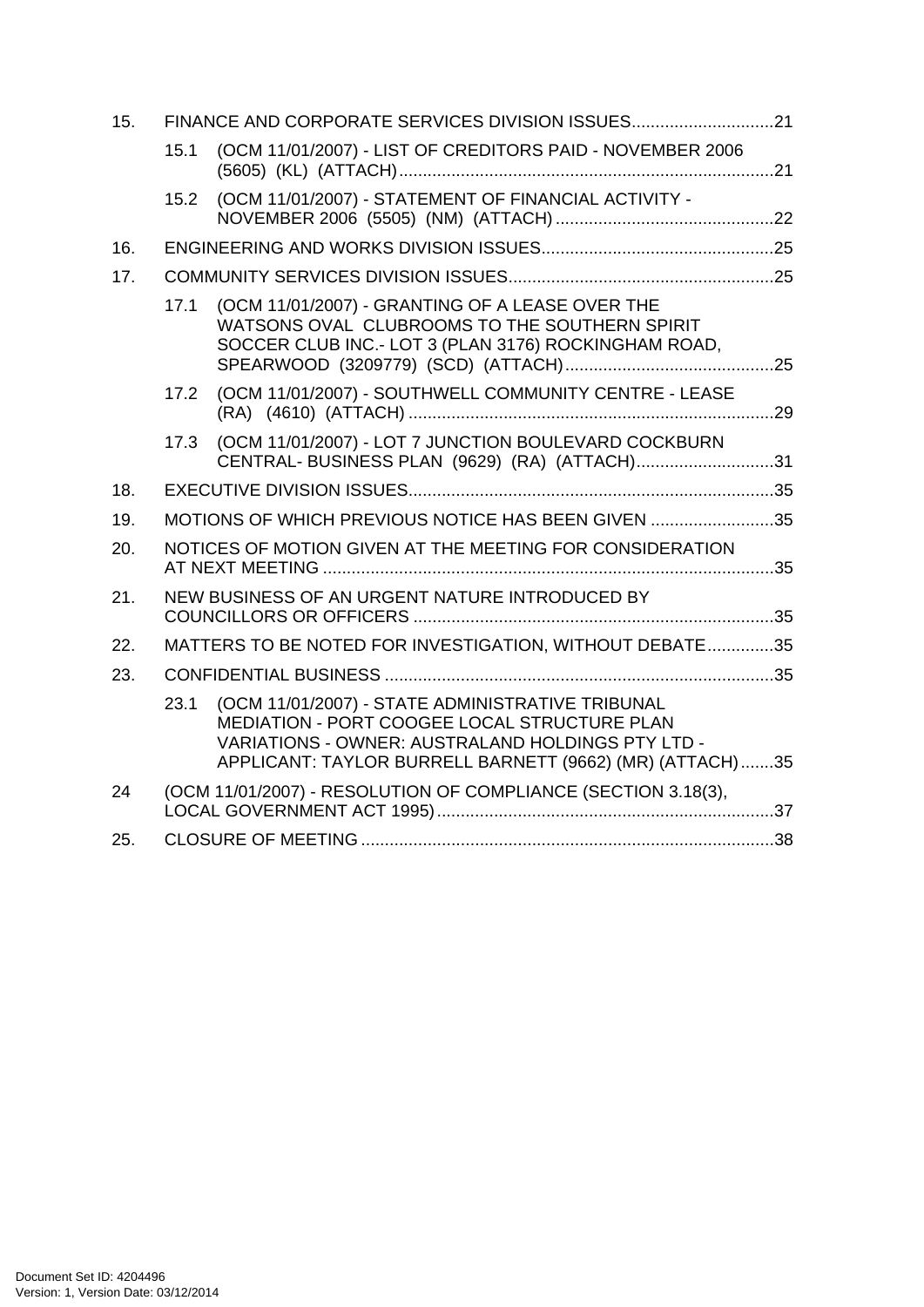Document Set ID: 4204496<br>Version: 1, Version Date: 03/12/2014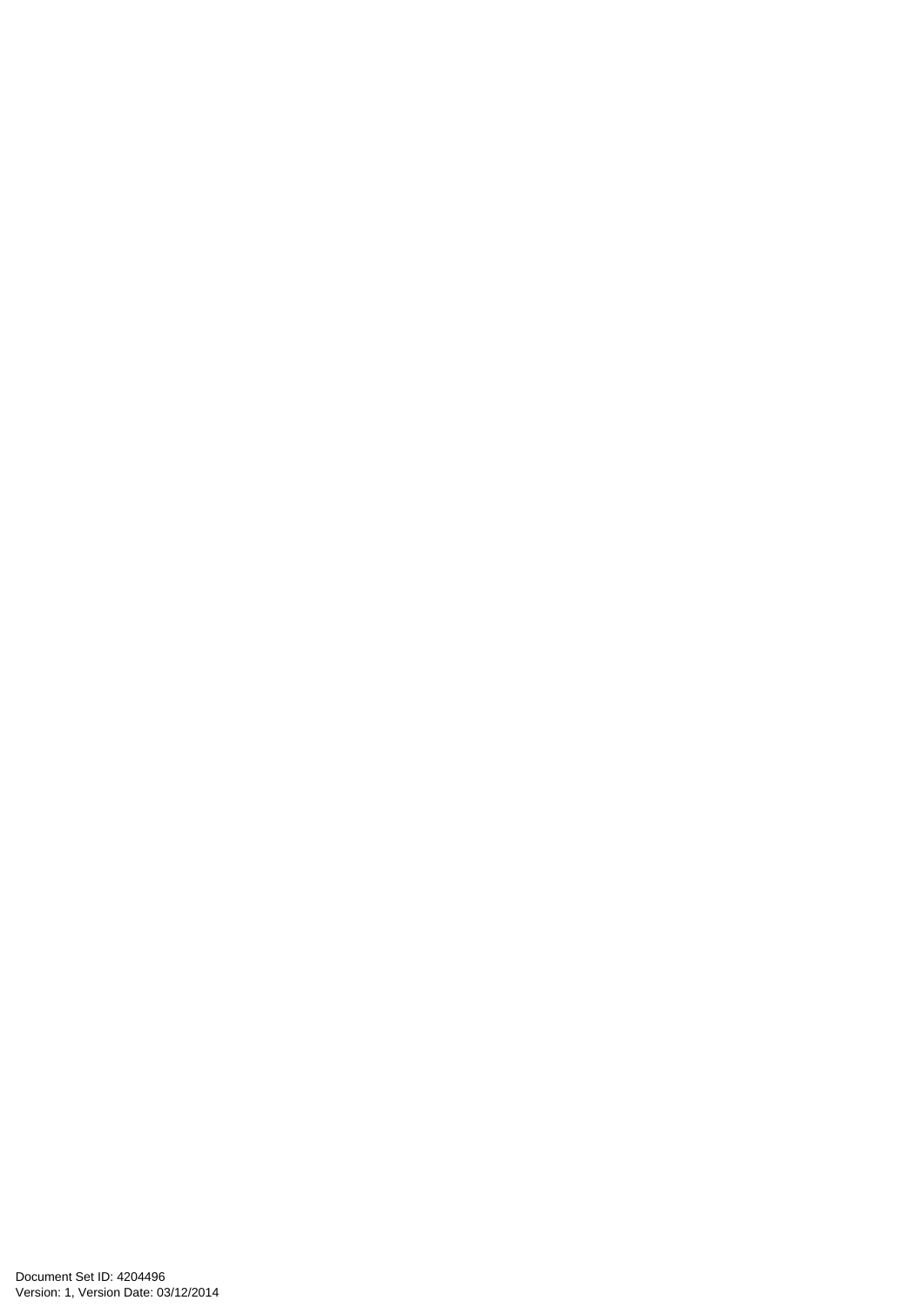# **CITY OF COCKBURN**

# <span id="page-4-0"></span>**AGENDA TO BE PRESENTED TO THE ORDINARY COUNCIL MEETING TO BE HELD ON THURSDAY, 11 JANUARY 2007 AT 7:00 PM**

# **1. DECLARATION OF MEETING**

# **2. APPOINTMENT OF PRESIDING MEMBER (If required)**

#### **3. DISCLAIMER (To be read aloud by Presiding Member)**

Members of the public, who attend Council Meetings, should not act immediately on anything they hear at the Meetings, without first seeking clarification of Council's position. Persons are advised to wait for written advice from the Council prior to taking action on any matter that they may have before Council.

# **4. ACKNOWLEDGEMENT OF RECEIPT OF WRITTEN DECLARATIONS OF FINANCIAL INTERESTS AND CONFLICT OF INTEREST (by Presiding Member)**

#### **5. APOLOGIES AND LEAVE OF ABSENCE**

#### **6. ACTION TAKEN ON PREVIOUS PUBLIC QUESTIONS TAKEN ON NOTICE**

**7. PUBLIC QUESTION TIME**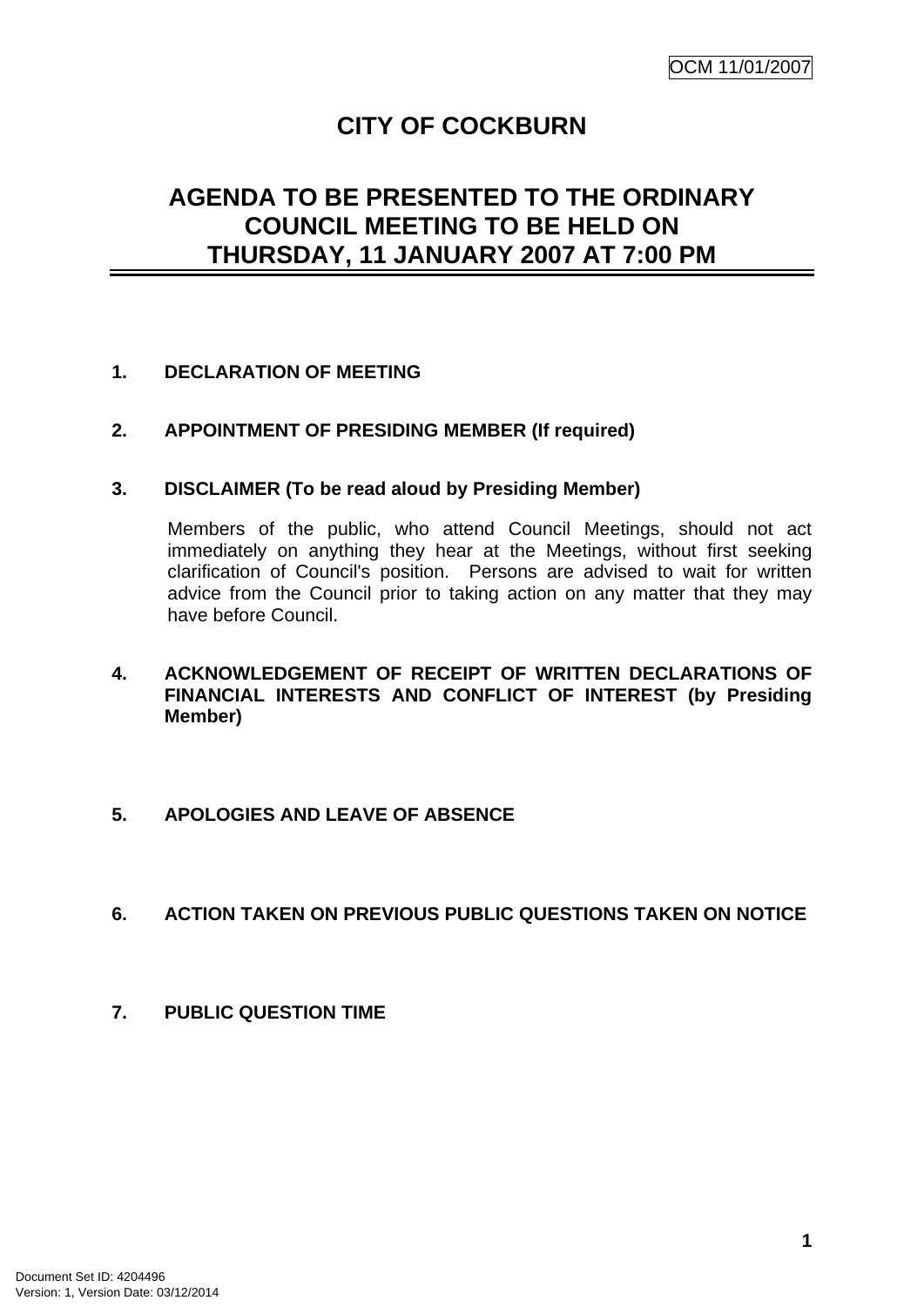# <span id="page-5-0"></span>**8. CONFIRMATION OF MINUTES**

# **8.1 (OCM 11/01/2007) - ORDINARY COUNCIL MEETING - 14 DECEMBER 2006**

#### **RECOMMENDATION**

That the Minutes of the ordinary Council Meeting held on Thursday, 14 December 2006 be adopted as a true and accurate record.

**COUNCIL DECISION**

# **9. WRITTEN REQUESTS FOR LEAVE OF ABSENCE**

# **10. DEPUTATIONS AND PETITIONS**

#### **11. BUSINESS LEFT OVER FROM THE PREVIOUS MEETING (If adjourned)**

# **12. DECLARATION OF COUNCILLORS WHO HAVE NOT GIVEN DUE CONSIDERATION TO MATTERS IN THE BUSINESS PAPER**

#### **13. COUNCIL MATTERS**

**13.1 (OCM 11/01/2007) - REVIEW OF WARD BOUNDARIES AND COUNCILLOR REPRESENTATION (1035) (DMG) (ATTACH)** 

# **RECOMMENDATION**

That Council:-

- (1) retain the current Ward boundaries to be effective for the City of Cockburn elections to be held in 2007;
- (2) following the 2007 elections, undertake community research to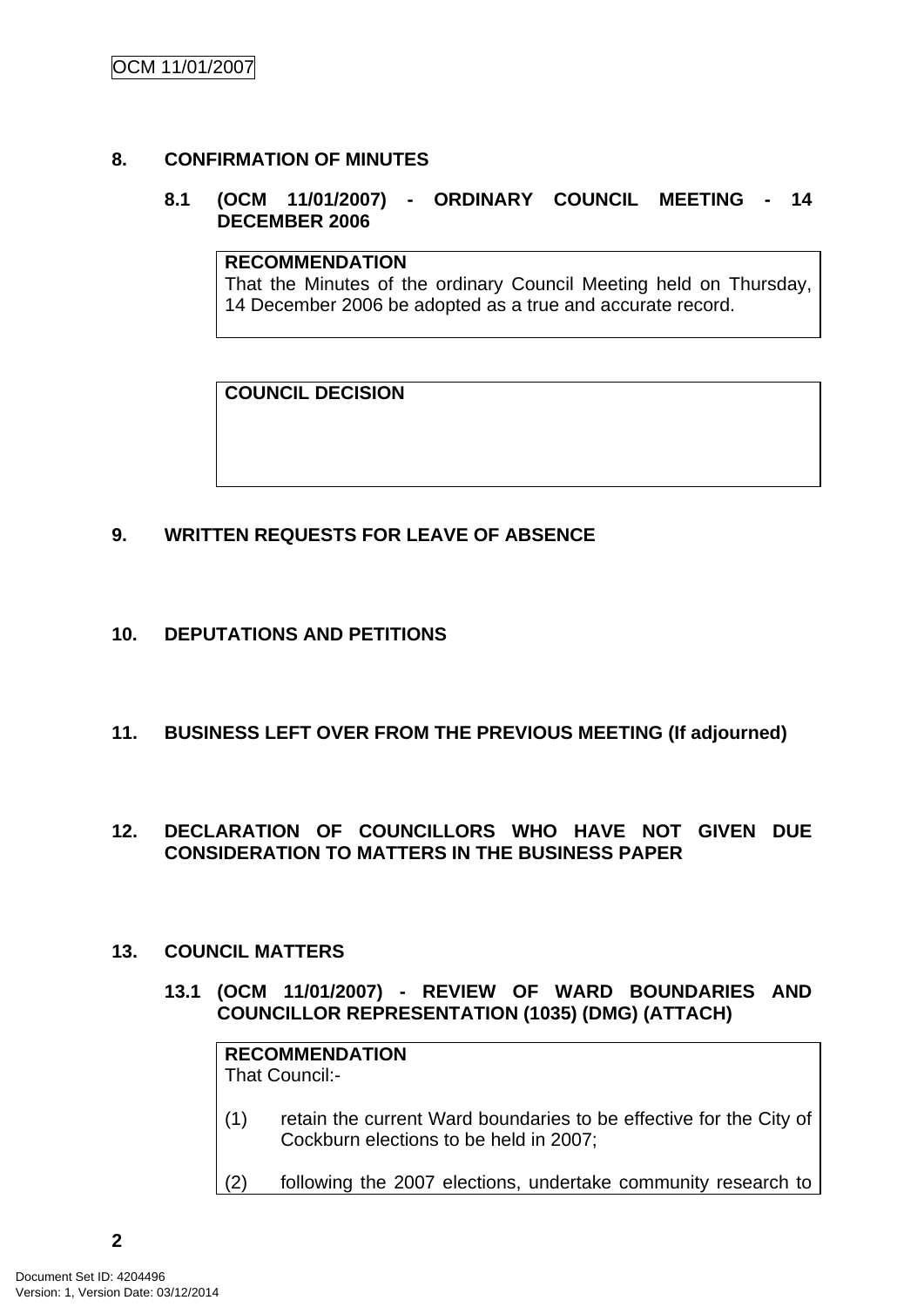gauge current elector preferences in relation to Ward and Non-Ward systems of elected member representation for the City of Cockburn;

- (3) upon receipt of the results of (2) above, conduct a formal review of its Wards and Councillor representation, in accordance with schedule 2.2 of the Local Government Act, 1995; and
- (4) ensure the review undertaken pursuant to (3) above is presented to Council, with any recommendations, by no later than 18 July, 2008.

# **COUNCIL DECISION**

#### **Background**

The Local Government Act, 1995, Schedule 2.2 Clause 6 (1) stipulates, as follows:

#### **6. Local government with wards to review periodically**

- (1) A local government the district of which is divided into wards is to carry out reviews of –
	- (a) its ward boundaries; and
	- (b) the number of offices of councillor for each ward,

from time to time so that not more than 8 years elapse between successive reviews.

The Act came into effect on 1 July, 1996, therefore requiring a formal review to be carried out by all local governments with a Ward system of councillor representation no later than 30 June, 2004.

In the case of the City of Cockburn, this review was conducted in 2000 and a position formally adopted by Council on 18 July, 2000.

Accordingly, the next formal review required to be undertaken by Council in relation to this issue is due by July, 2008, at the latest.

At the Council Meeting conducted on 18 July, 2000, Council resolved, as follows:-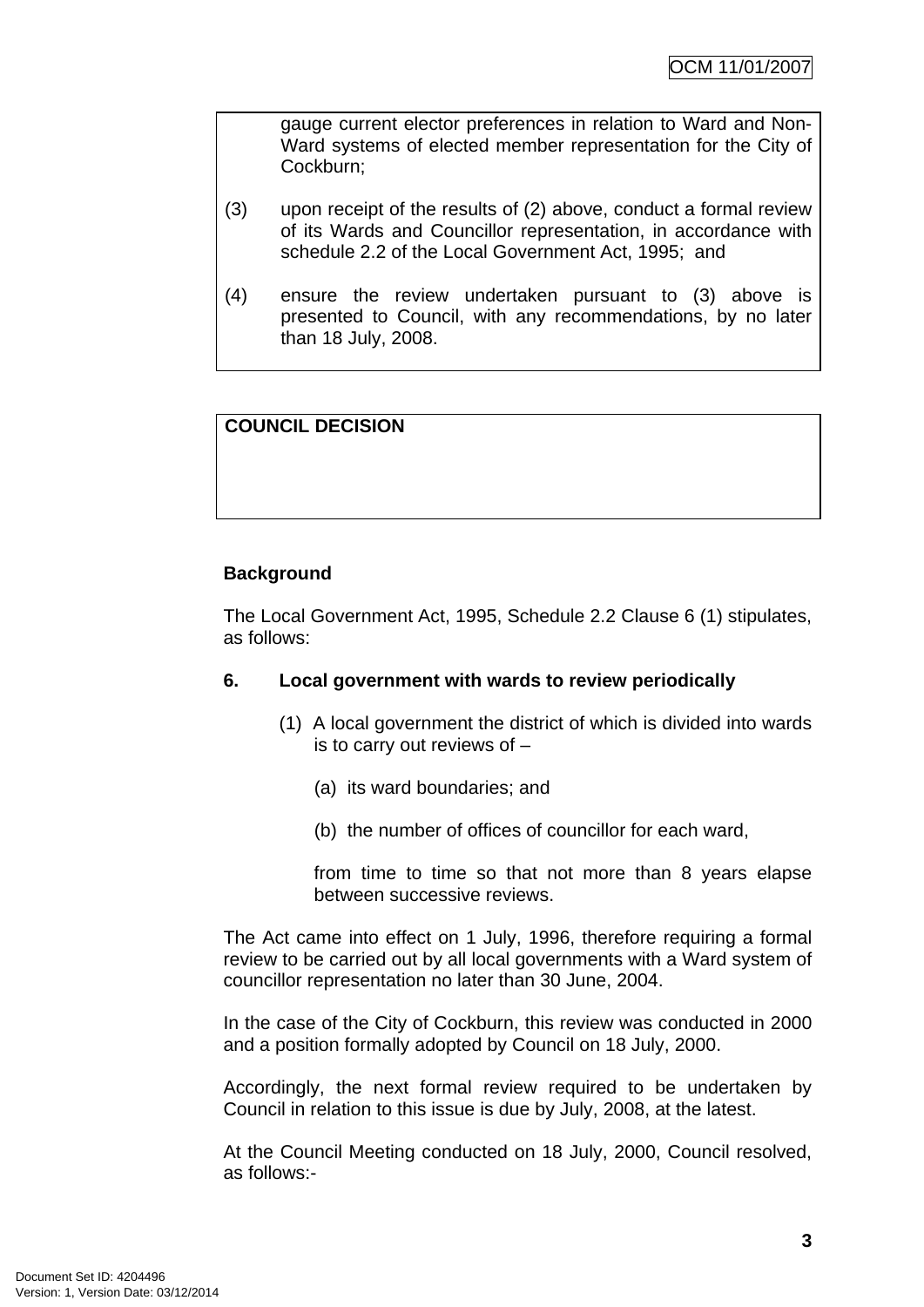#### *That Council:-*

*(1) recommends to the Local Government Advisory Board the making of an Order under Schedule 2.2(9) of the Local Government Act, 1995, to:-* 

 *Pursuant to Sections 2.2(1), 2.3(3) and 2.18(3) of the Act,* 

- *1. abolish the existing West, North, Coastal, South and East Wards of the City of Cockburn;*
- *2. create three new Wards, being West, Central and East Wards, as designated on the attachment "Preferred Option Ward Structure (Current) and Proposed Suburb Boundaries";*
- *3. reduce the number of offices of Councillor for the District of Cockburn from 14 to 9;*
- *4. appoint three Councillors for each of the West, Central and East Wards, to take effect from the date of the next elections to fill the offices of Councillor; and*
- *5. informs the Board of Council's decision taken on 12 October, 1999, changing the method of filling the office of Mayor of the City of Cockburn to be elected by the electors of Cockburn.*

#### **Submission**

N/A

# **Report**

#### 1. Objective

The primary purpose of this report is to determine the following outcomes:

- (1) the adequacy of the current situation relative to Councillor numbers and Ward representation in the City of Cockburn;
- (2) whether changes are desirable, as a result of the consideration of (1) above; and,
- (3) if changes are desirable, when they should be effected.

**4**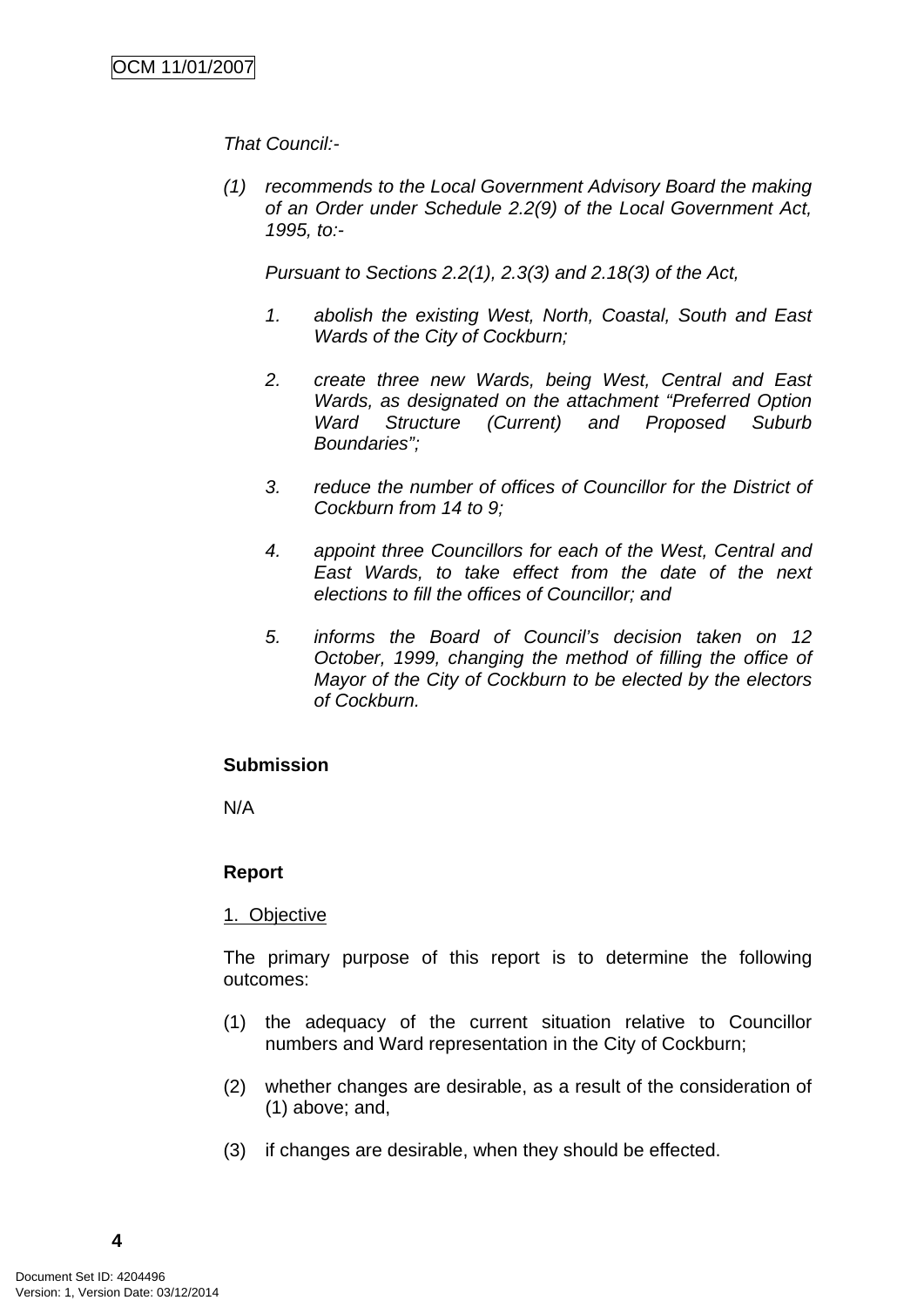Recent statistics have been obtained confirming the following:-

- Number of electors (per Ward) in the District (as at 30 June, 2006).
- Estimated population growth of the District (to 2021).

#### 2. Findings

Currently, the City of Cockburn is comprised of three (3) Wards, West, Central and East, each represented by three (3) Councillors as shown in Attachment (1).

This Ward structure has been in place since the elections conducted on 6 December, 2000, to elect a new Council, following the dismissal of the previous Council earlier that year.

At the time, elector numbers in each Ward were as follows:-

| WEST         | 16199 | (38%)        |
|--------------|-------|--------------|
| CENTRAL -    | 12269 | (30%)        |
| <b>EAST</b>  | 13428 | (32%)        |
| <b>TOTAL</b> |       | 41896 (100%) |

The Council decision earlier that year to create these Wards was based on the following rationale of equitable population numbers:-

| <b>WEST</b>  | 23.750 | (36%)         |
|--------------|--------|---------------|
| CENTRAL -    | 21.125 | (32%)         |
| EAST         |        | 21.125 (32%)  |
|              |        |               |
| <b>TOTAL</b> |        | 66.000 (100%) |

As can be seen, the overall percentage ratio (both in elector and population numbers) were generally consistent.

It should be noted that it was not possible to compare actual elector numbers because of the redistribution of Ward boundaries from the time of the previous Council elections in 1998. The current population of the City (around 80,000) is represented by the following elector numbers in the same Ward structure:-

| <b>WEST</b>  | $\blacksquare$           |        | 16.832 (34%)  |
|--------------|--------------------------|--------|---------------|
| CENTRAL -    |                          | 13.462 | (28%)         |
| EAST         | $\overline{\phantom{0}}$ |        | 17.947 (38%)  |
| <b>TOTAL</b> |                          |        | 48.241 (100%) |

The most obvious revelation from this exercise is confirmation of the rapid growth of population (and electors) in the East Ward, compared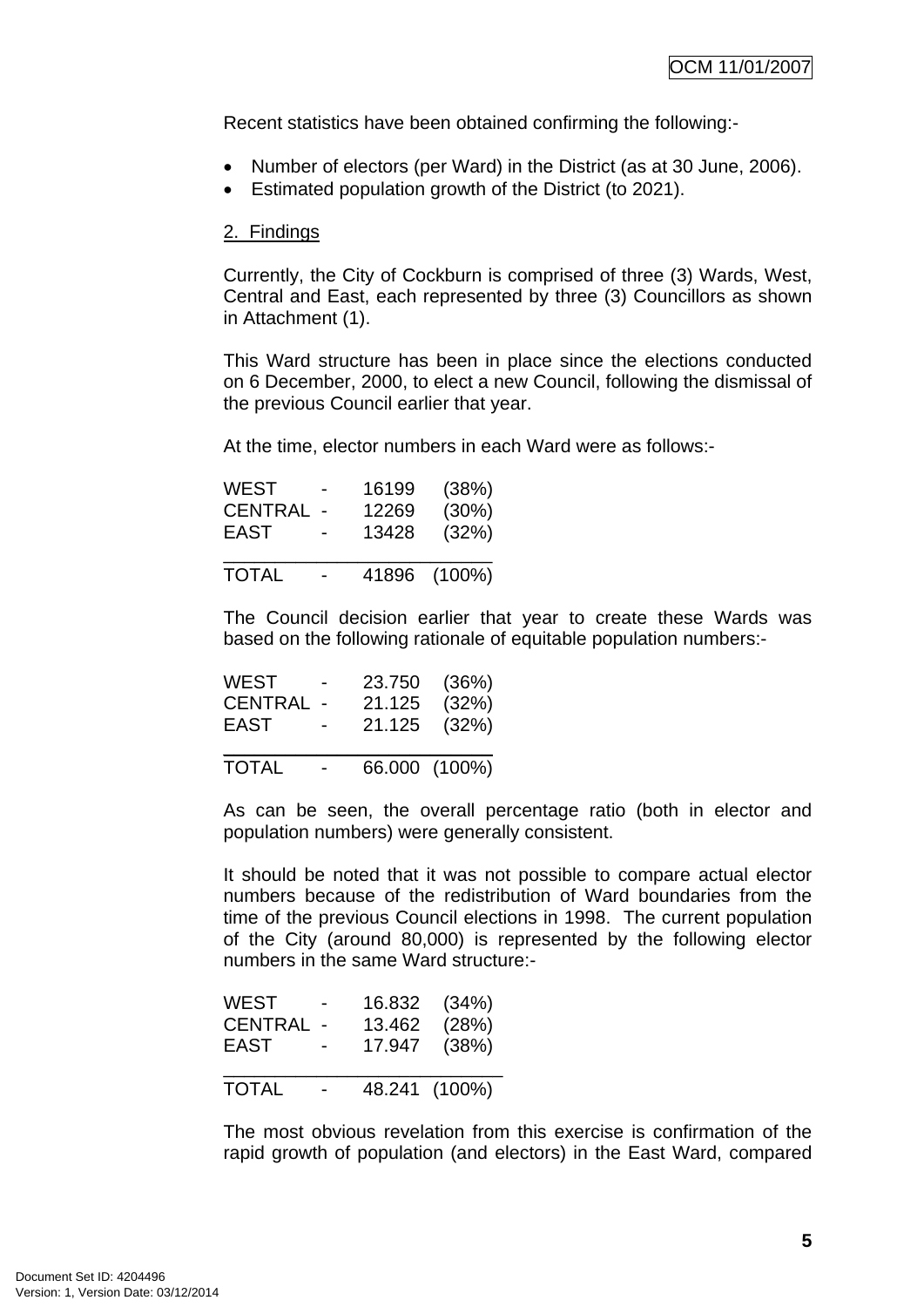to small increases in both West and Central. In terms of equilibrium, the current ratio of electors to Councillors is as follows:-

| <b>WARD</b> | <b>OPTIMUM</b> | <b>ACTUAL</b> | % VARIANCE |
|-------------|----------------|---------------|------------|
| <b>WEST</b> | 16080          | 16832         | +4%        |
| CENTRAL     | 16080          | 13462         | $-16%$     |
| EAST        | 16080          | 17947         | $+12%$     |

On the basis of this evidence, it would appear that such an anomaly between the East and Central Wards should be addressed prior to the 2007 elections. Indeed, such an option could easily be accommodated by transferring the suburb of Success, with approximately 2500 current electors, from the East Ward to Central Ward (see Attachment (2)). Such an action would result in the following elector/Councillor ratio being the basis for Councillor representation at the 2007 elections, based on the current available data.

| <b>WARD</b> | <b>OPTIMUM</b> | <b>ACTUAL</b> | % VARIANCE               |
|-------------|----------------|---------------|--------------------------|
| WEST        | 16080          | 16832         | +4%                      |
| CENTRAL     | 16080          | 15962         | $\overline{\phantom{0}}$ |
| <b>EAST</b> | 16080          | 15447         | -4%                      |

#### 3. Considerations for the Future

Two major developments which were essentially in the early planning stages when the current Ward structure was adopted in 2000, are now clearly defined in the manner by which they will influence the distribution of the Cockburn population into the future.

There are:-

- Development of the "Cockburn Coast"; and
- Development of the "Cockburn Central" Town Centre.

The 2000 review did not contemplate an additional 9000 people populating the newly established suburb of North Coogee. This is partly because of the unknown attitude of the then state government to the development of the coastline, which was previously allocated for industrial/commercial and recreational purposes. The shift towards medium density residential to be spread throughout this suburb now significantly changes this outlook and adds approximately 6000 new electors to the West Ward. In addition, some 3500 residents are anticipated to populate the newly created suburb of "Cockburn Central", which is accommodated in the East Ward within the "ultimate" scenario. This is in addition to the estimated 14000 extra people who will reside in the new southern suburbs of the East Ward over time.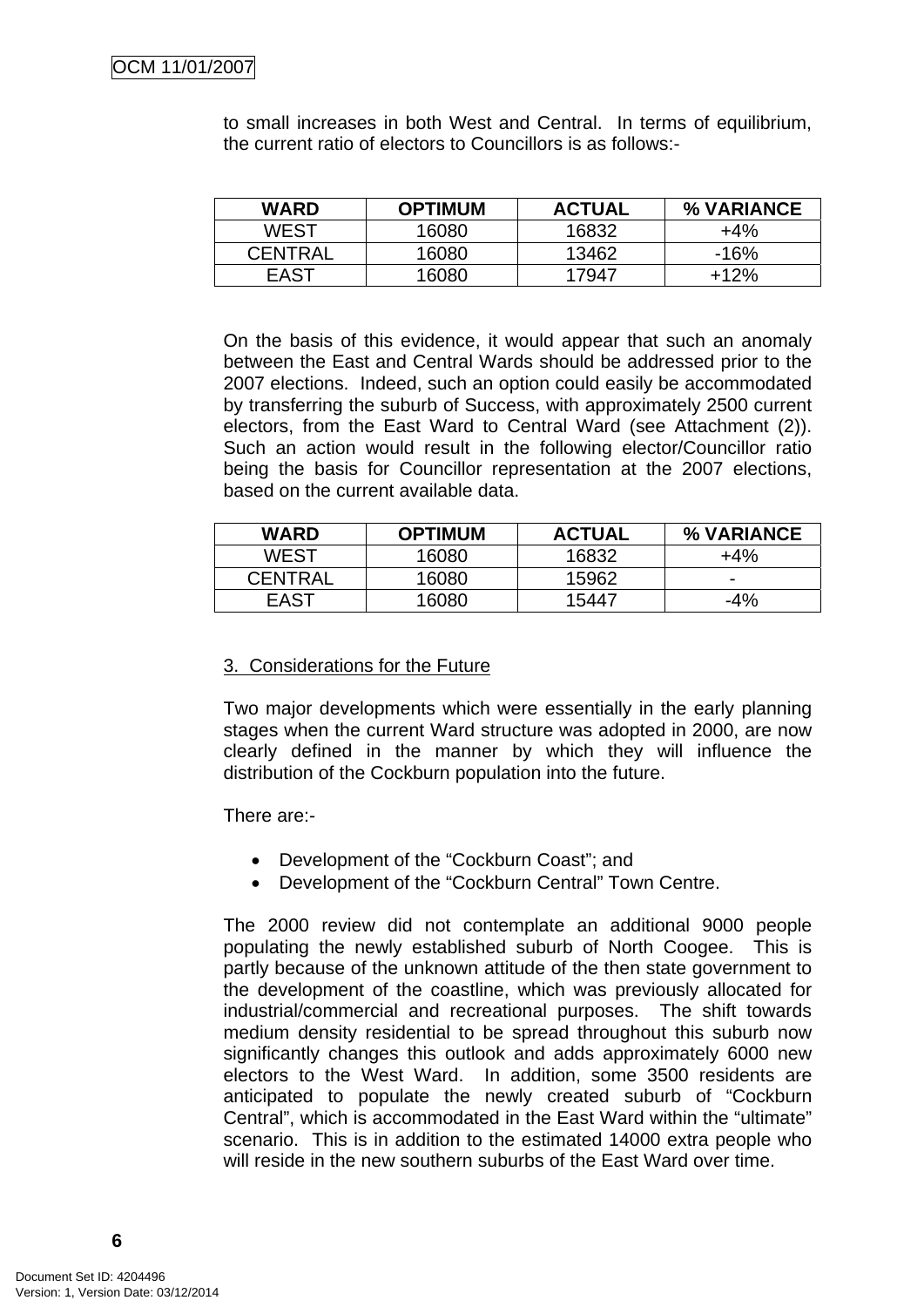With only an additional 14000 people expected to occupy suburbs in the newly created South Ward at the time of ultimate development, there is likely to be a disproportionate representation of Councillors to electors, should Council retain its current course.

#### 4. Conclusions

Conservative estimates are that the ultimate population of the City of Cockburn will peak at 110000 by the year 2021. However, the Council's own Planning professionals perceive the ultimate growth will extend to around 120000 and could well be achieved before the anticipated time (as early as 2016).

However, for the purpose of this exercise, the lower population figure has been used to calculate how the Ward boundaries and Councillor representation would appear at that time, assuming the "ultimate" model was retained by Council as its preferred model.

| <b>WARD</b>  | <b>ESTIMATED POPULATION</b> | % POPULATION |
|--------------|-----------------------------|--------------|
| <b>WEST</b>  | 38000                       | 35%          |
| <b>SOUTH</b> | 31000                       | <b>28%</b>   |
| <b>EAST</b>  | 41000                       | <b>37%</b>   |
| TOTAL        | 110000                      | 100%         |

Based on this information, it is likely that a re-allocation of suburbs to Wards within the District would be necessary to satisfy the equality criteria.

In this regard, it is more likely that it would be possible to arrange a structure more aligned to the current West/Central/East Ward model, rather than ultimately replacing Central with South.

However, until development trends are more advanced, it is not considered of any great benefit to delve too deeply into this matter at this time.

Given the significant variance which has now arisen because of the manner in which the District is developing, it will be necessary to recalculate the growth areas of the City through to its ultimate development stage. It is critical that the timing of these calculations is right, to maximise the accuracy of these predictions, in terms of both population extent and the timeframe for completing the population infill.

While such statistical data is imperative as a means of addressing this issue, another factor, that of community input and opinion, needs also to be considered.

Community research was pivotal in Council reaching its current position in terms of Ward representation. Any formal review of this position should also involve consultation with the community.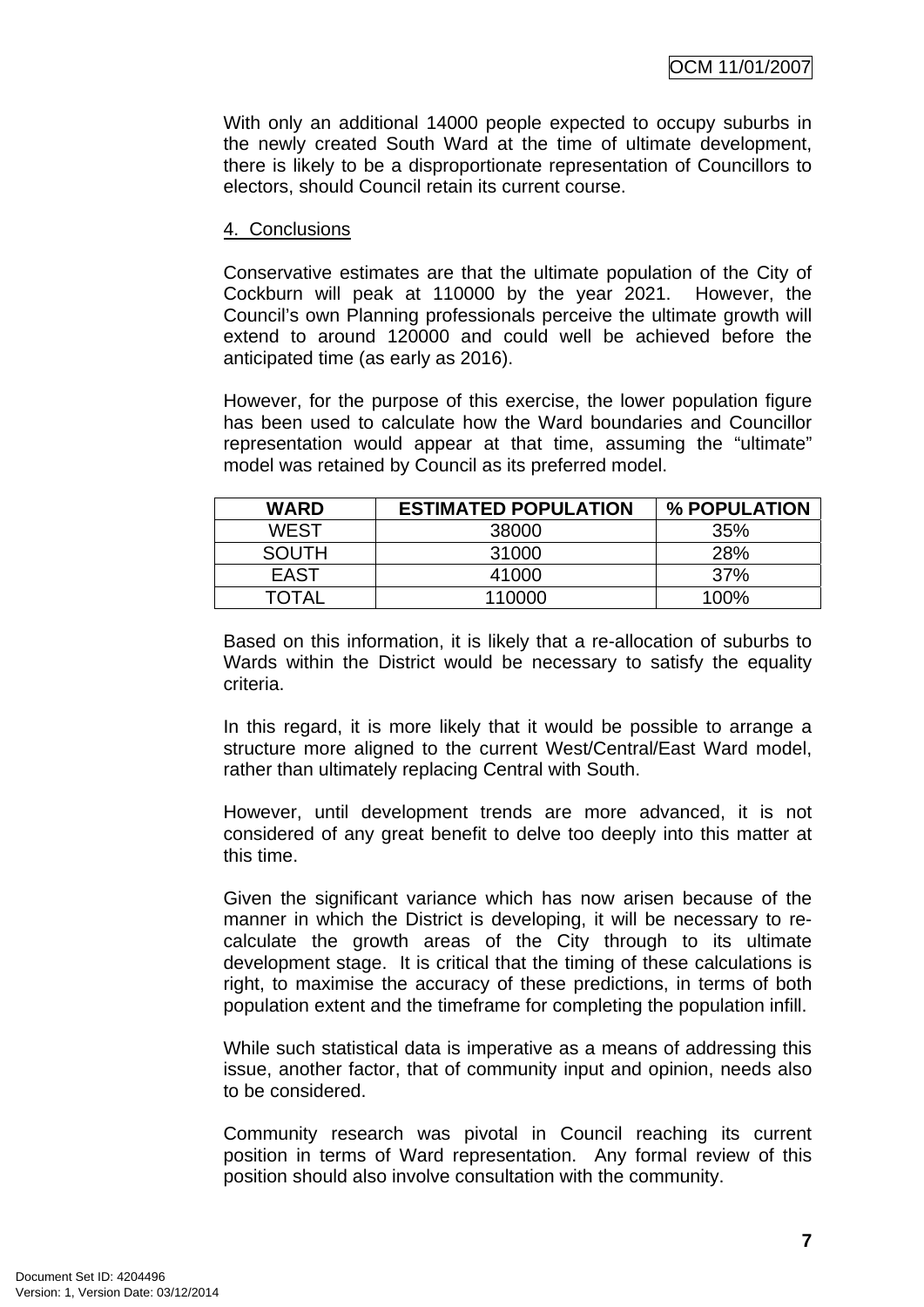In summary, there would appear to be a compelling argument to make an adjustment to the current Ward boundaries to correct the imbalance of elector members in the current East and Central Wards. However, while a short term equilibrium would be achieved by such action, the longer term scenario would be a lot less clear and planning for any ultimate outcome may be meaningless if further unpredictable influences occur over this time.

Until population hubs and community nodes are finalised, there is not considered to be any long term benefit in tinkering with a current workable structure, merely to satisfy an equalisation in the number of electors within Ward boundaries. On the short term horizon, there is an election to replace four (4) retiring Councillors in October, 2007. While there is a current statistical disparity in elector numbers representing the East and Central Wards of the current structure, there does not appear to be any significant practical difficulties on behalf of incumbent Councillors in representing their elector base. The forthcoming election will be undertaken on behalf of Council by the WA Electoral Commissioner, using the postal ballot system.

# **Strategic Plan/Policy Implications**

# *Governance Excellence*

*• To conduct Council business in open public forums and to manage Council affairs by employing publicly accountable practices.* 

# **Budget/Financial Implications**

N/A

# **Legal Implications**

Schedule 2.2 of the Local Government Act, 1995, refers

# **Community Consultation**

N/A

# **Attachment(s)**

- (1) Map depicting current Ward boundaries.
- (2) Map depicting optional Ward boundaries, identifying the suburb of Success being transferred from East to Central Ward.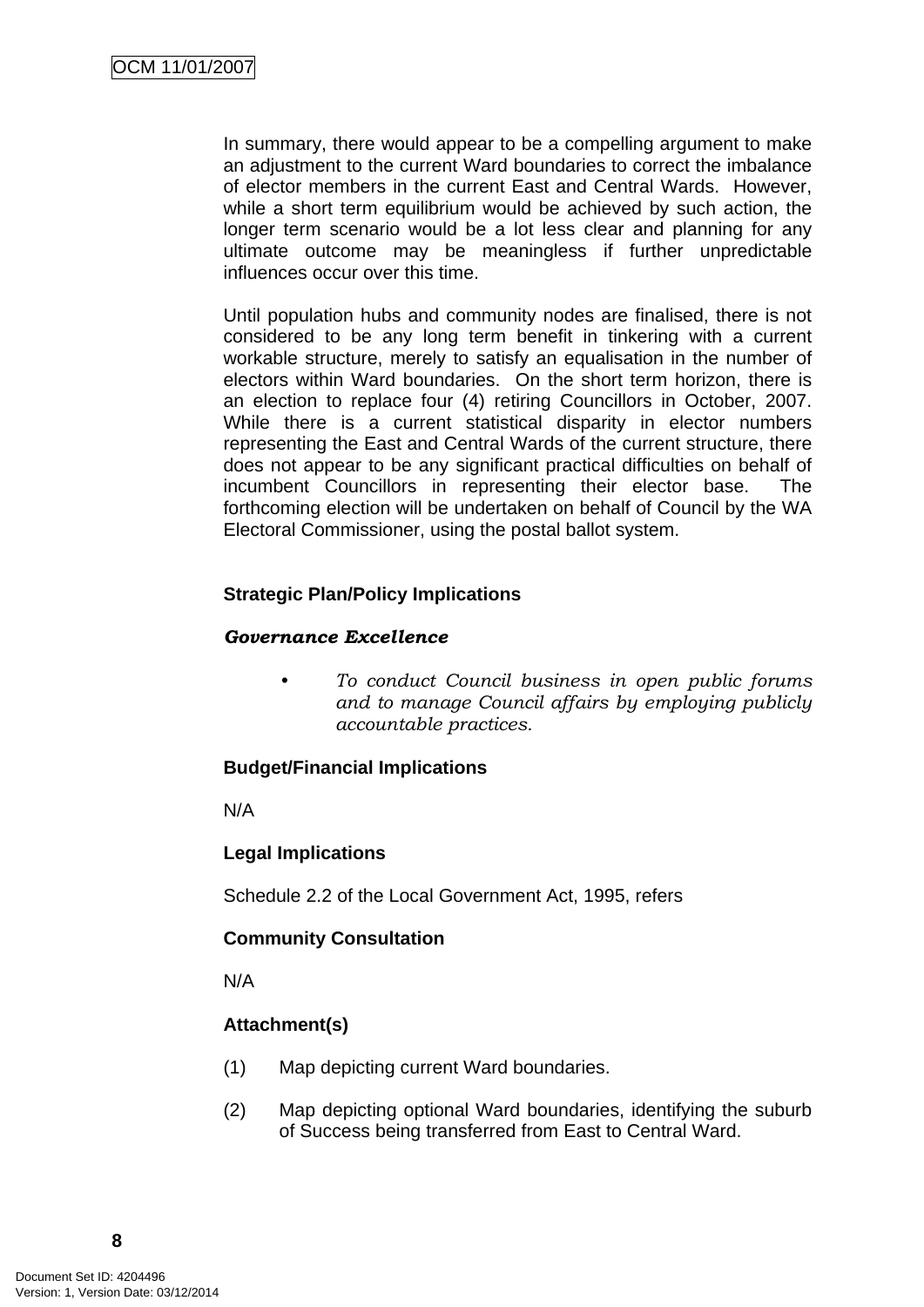#### <span id="page-12-0"></span>**Advice to Proponent(s)/Submissioners**

Nil

**Implications of Section 3.18(3) Local Government Act, 1995**

Nil

#### **14. PLANNING AND DEVELOPMENT DIVISION ISSUES**

**14.1 (OCM 11/01/2007) - PROPOSED AMENDMENT NO.53 TO TOWN PLANNING SCHEME NO. 3 - TO RECLASSIFY LOT 201 (NO. 33) MIGUEL ROAD, BIBRA LAKE FROM LOCAL RESERVE 'PUBLIC PURPOSE' TO 'INDUSTRY ZONE' (4413025) (SDS) (ATTACH)** 

# **RECOMMENDATION**

That Council:

(1) adopt the following amendment:-

PLANNING AND DEVELOPMENT ACT 2005 RESOLUTION DECIDING TO AMEND CITY OF COCKBURN TOWN PLANNING SCHEME NO. 3

AMENDMENT NO. 53

Resolved that Council, in pursuance of Section 75 of the Planning and Development Act 2005, amend the above Town Planning Scheme by:

- 1. Amending the Scheme Maps by reclassifying Lot 201 Miguel Road, Bibra Lake from 'Public Purpose' to 'Industry Zone' in accordance with the amendment map.
- (2) sign the amending documents, and advise the WAPC of Council's decision:
- (3) forward a copy of the signed documents to the Environmental Protection Authority in accordance with Section 81 of the Planning and Development Act;
- (4) following the receipt of formal advice from the Environmental Protection Authority that the Scheme Amendment should not be assessed under Section 48A of the Environmental Protection Act, advertise the Amendment under Town Planning Regulation 25 without reference to the Western Australian Planning Commission;
- (5) notwithstanding (4) above, the Director of Planning and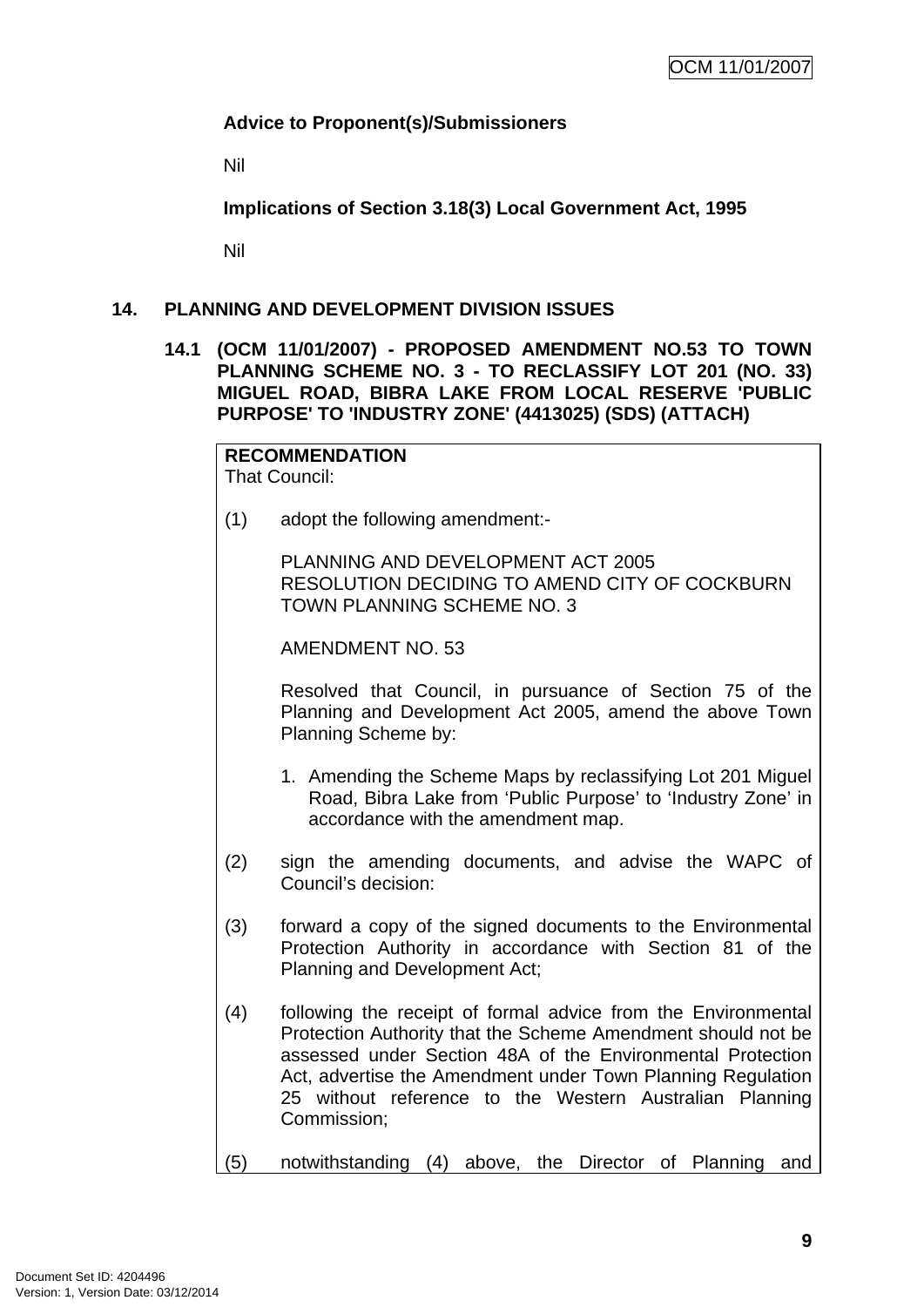Development may refer a Scheme or Scheme Amendment to the Council for its consideration following advice from the Environmental Protection Authority that the Scheme Amendment should be assessed under Section 48A of the Environmental Protection Act, as to whether the Council should proceed or not proceed with the Amendment;

- (6) should formal advice be received from the Environmental Protection Authority that the Scheme Amendment should be assessed or in incapable of being environmentally acceptable under Section 48(A) of the Environmental Protection Act, the Amendment be referred to the Council for its determination as to whether to proceed or not proceed with the Amendment; and
- (7) advise the applicant of Council's decision accordingly.

# **COUNCIL DECISION**

# **Background**

| ZONING:   | MRS:                  | Industry                             |  |
|-----------|-----------------------|--------------------------------------|--|
|           | TPS:                  | Local Reserves 'Public Purpose - WP' |  |
| LAND USE: | <b>Public Purpose</b> |                                      |  |
| LOT SIZE: | 1.168 Hectares        |                                      |  |

Western Power has advised that the site is surplus to their land requirements. In the interest of orderly and proper planning it is proposed to re-zone the lot 'Industry' which is consistent with the zoning of the immediate surrounding area. Re-zoning is likely to facilitate Industrial development.

#### **Submission**

The applicant seeks approval from Council to initiate an amendment to the scheme for Lot 201 Miguel Road, Bibra Lake. The proposal involves reclassifying the subject land from 'Public Purpose' to 'Industry'.

#### **Report**

The subject land is zoned Local Reserves 'Public Purposes' with a Western Power denotation in the City of Cockburn Town Planning Scheme No 3. The site is surrounded by existing Industrial zoned land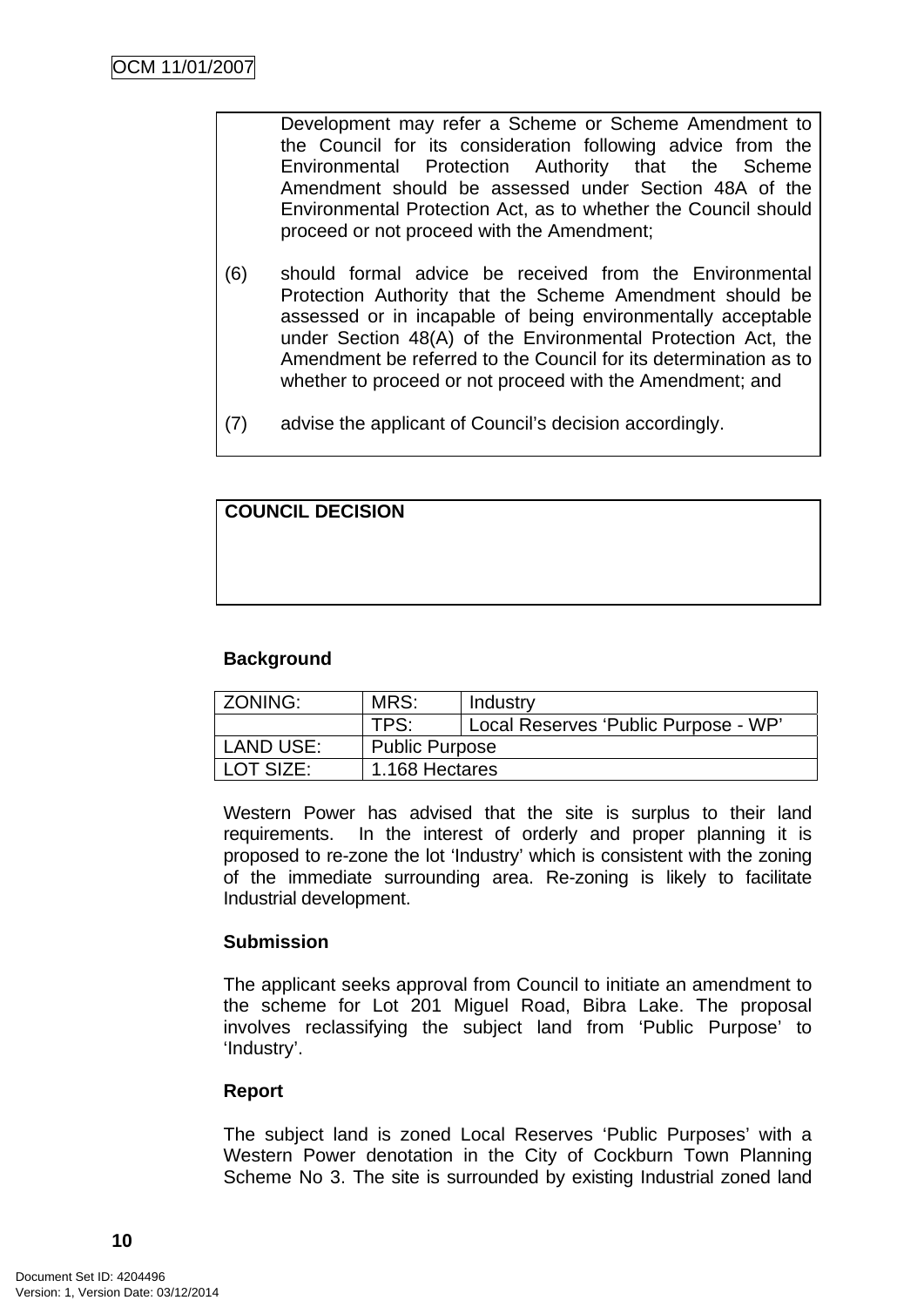and Western Power does not require the lot for any public purpose. Development of the site for industrial purposes will result in a natural extension of the existing industrial area.

The site has excellent transport linkages to South Street and Leach Highway via Stock Road. Industrial development will result in maximum utilisation of the land and is consistent with the existing pattern of the area.

Given that the proposed re-zoning amendment will facilitate use of the land for industrial development consistent with the immediate surrounding area, it is recommended that Council proceed to amend the scheme in accordance with the applicant's request.

#### **Strategic Plan/Policy Implications**

#### *Employment and Economic Development*

- *To plan and promote economic development that encourages business opportunities within the City.* 
	- *To pursue high value employment opportunities for our residents.*

The Planning Policies which apply to this item are:-

| APD <sub>2</sub> | <b>Industrial Subdivision Policy.</b>                     |
|------------------|-----------------------------------------------------------|
| APD <sub>5</sub> | <b>Public Works and Development by Public Authorities</b> |

#### **Budget/Financial Implications**

N/A

#### **Legal Implications**

Planning and Development Act 2005 Planning Regulations 1967

#### **Community Consultation**

The proposed scheme amendment will be advertised for public comment for a period of 42 days, subject to acceptance of the proposal by the Department of Environment that the proposal raises environmental impacts that are manageable.

#### **Attachment(s)**

- (1) Location Plan
- (2) Submission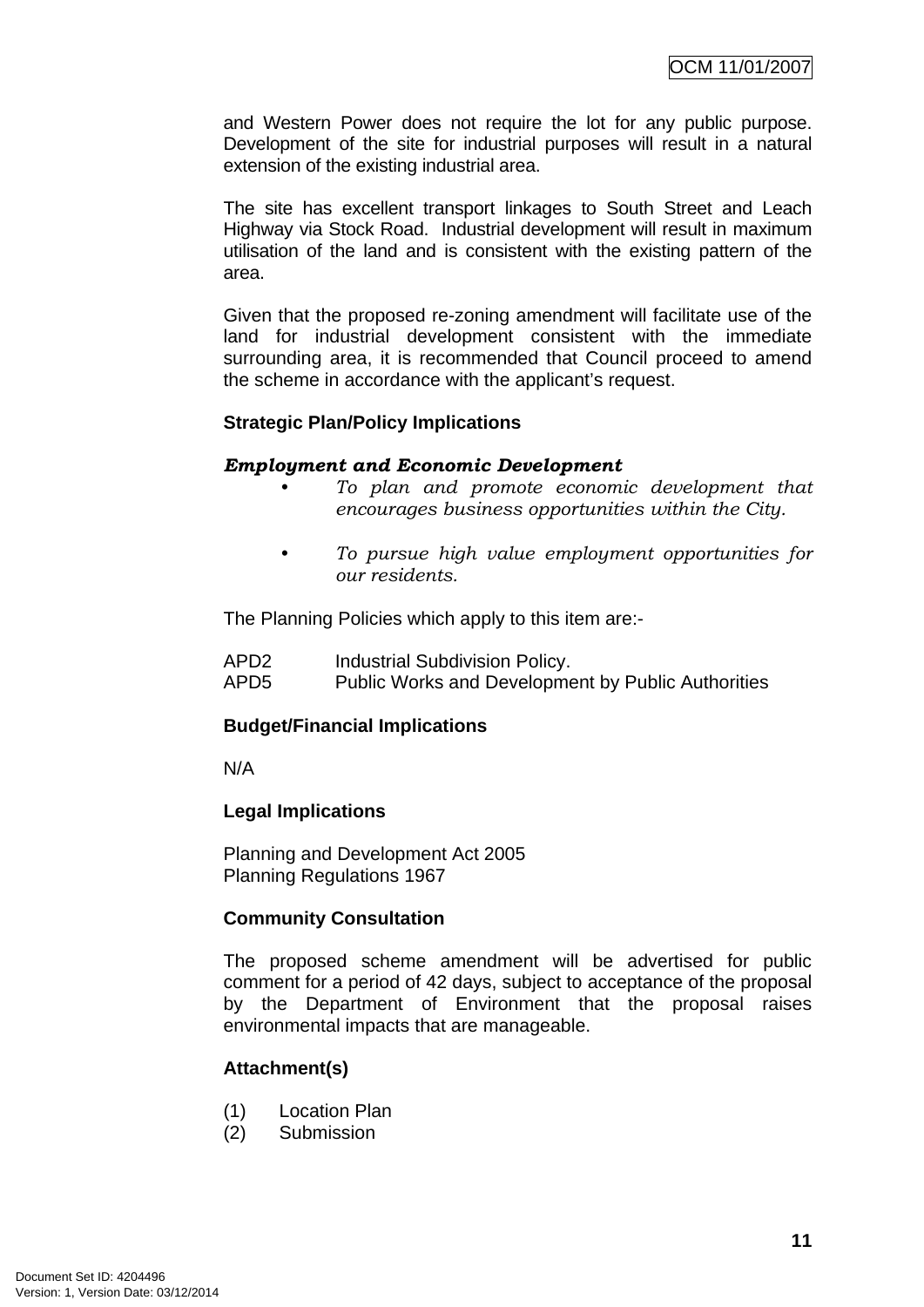# <span id="page-15-0"></span>**Advice to Proponent(s)/Submissioners**

The Proponent(s) have been advised that this matter is to be considered at the 11 January 2007 Council Meeting.

#### **Implications of Section 3.18(3) Local Government Act, 1995**

Nil.

#### **14.2 (OCM 11/01/2007) - PROPOSED AMENDMENT NO. 48 TO TOWN PLANNING SCHEME NO. 3 - VARIOUS LOTS IN HENDERSON - OWNER: VARIOUS - APPLICANT: DEVELOPMENT PLANNING STRATEGIES (6004499) (MR) (ATTACH)**

# **RECOMMENDATION**

That Council:

- (1) adopt the amendment for final approval without modification;
- (2) in anticipation of the Hon. Minister's advice that final approval will be granted, the documents be signed, sealed and forwarded to the Western Australian Planning Commission;
- (3) advise the applicant of Council's decision accordingly.

**COUNCIL DECISION**

#### **Background**

Council at its meeting on 11 May 2006 resolved to initiate an amendment to the City of Cockburn Town Planning Scheme No 3 to bring the City's Scheme into line with the Metropolitan Region Scheme Amendment 1071/33 that proposes the rezoning of land from 'Primary Regional Roads' and 'Other Regional Roads' to 'Industrial'. Council initiated the following corresponding changes to TPS3 as follows:-

*"(1) 1. Amending the Scheme Map by extending 'Special Use Zone No.2' and 'Development Area No.15' to include lots 4995 – 4997 Cockburn Road and portions of Quill Way & Stuart Drive.*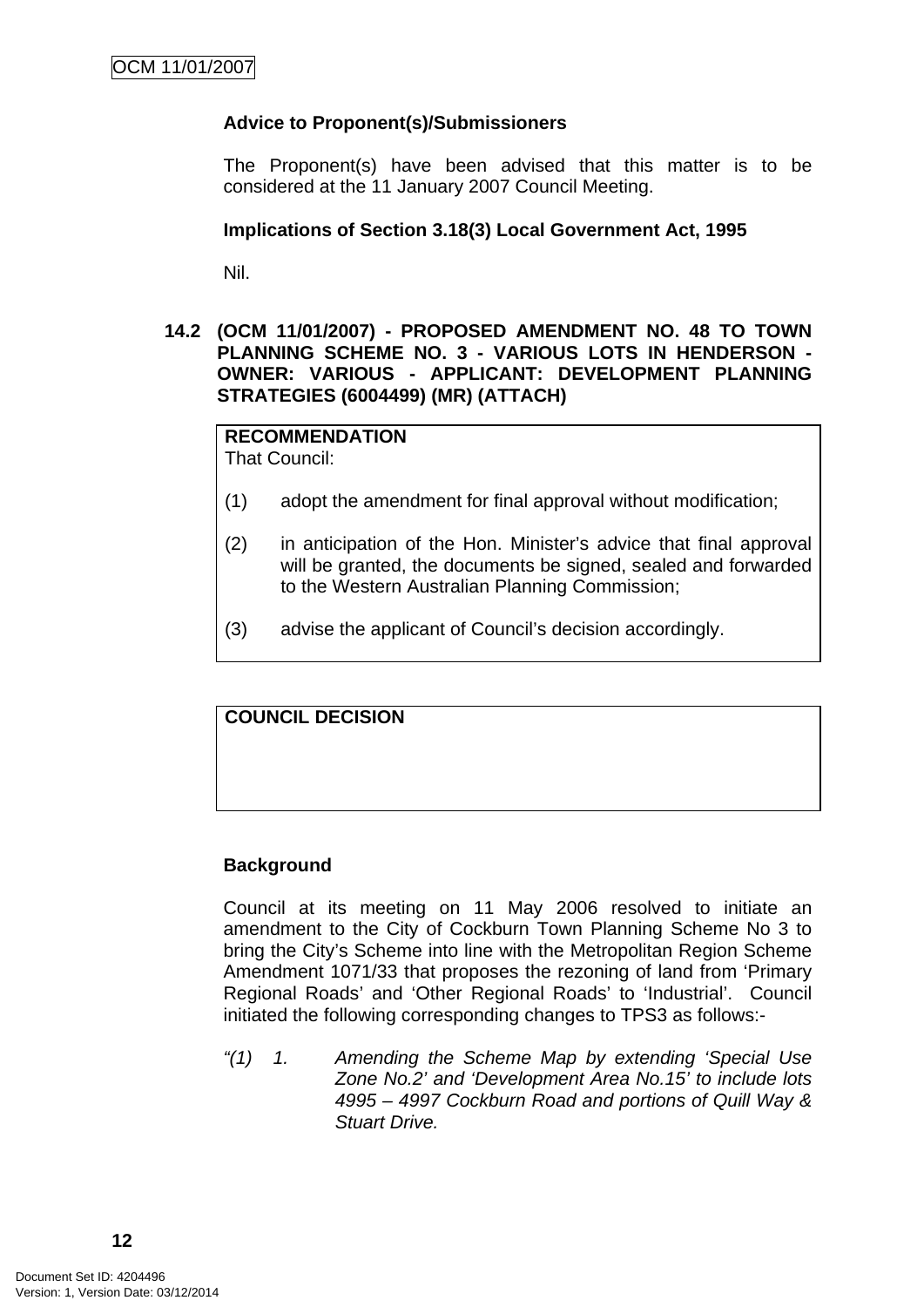- *2. Amending the Scheme Map by zoning Lots 500 502, 400, 303 & portion of Lot 4620 Cockburn Road, portions of Lots 4291, 21, 2 – 5 & 101 Russell Road, portion of 4895 Success Way, portion of Lot 4896 & 4898 Jessie Lee Street, and portions of the Success Way, Jessie Lee Street & Crane Street road reserves 'Industry'; and*
- *3. Amending the Scheme Map by zoning Lot 106 and portion of Lot 105 Russell Road 'Light and Service Industry'*
- *(9) during the public consultation process representatives from LandCorp, Main Roads WA and the Department of Planning and Infrastructure are to be invited to a meeting to discuss the scheme amendment in more detail with Mayor Lee, Cr Baker and the Director Planning and Development, and/or additional staff as deemed necessary by the Chief Executive Officer."*

Council at its meeting on 14 December 2006 resolved to grant final adoption to this scheme amendment and to seek the endorsement of the amendment from the Minister.

#### **Submission**

The scheme amendment under consideration applies to land in the Henderson Industrial area that will be affected by the gazettal of MRS Amendment 1071/33. The MRS Amendment proposes the rezoning of the land from 'Primary Regional Roads' and 'Other Regional Roads' to 'Industrial'.

The land the subject of this proposal (10.5 ha area) stretches along 3 kilometres of Russell Road and Cockburn Road within the Henderson Industrial Area (see Agenda attachment 1).

The land is in a variety of ownerships, including both private and public, with various portions of the former MRS reservations having been acquired by the State Government to facilitate the Fremantle to Rockingham Highway.

#### **Report**

The purpose of this report is for Council to reconsider the scheme amendment due to public submissions being received on the proposal. Five public submissions were received of which all submissions supported the amendment but it is necessary for Council to formally consider these submissions in its determination of the amendment. It was incorrectly reported that no submissions were received in respect to Item 14.4 from the meeting of Council on 14 December 2006. This was an administrative error, which has since been corrected.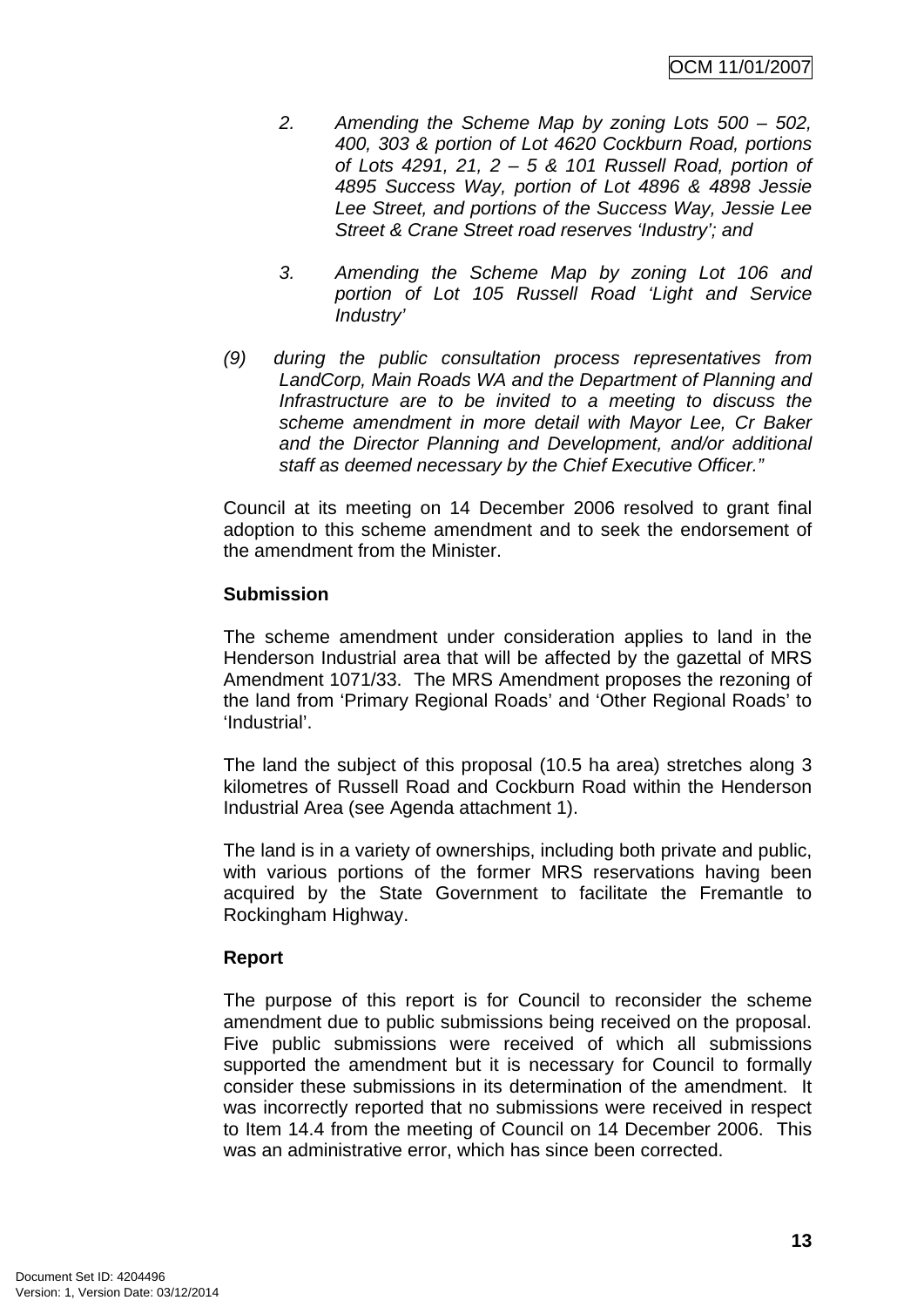Details of the proposal remain unchanged and are outlined as follows:-

The subject land is currently reserved under the Metropolitan Region Scheme (MRS) as either 'Primary Regional Road' and 'Other Regional Road'. The City of Cockburn Town Planning Scheme No.3 (TPS3) currently reflects the existing regional road reservations over the subject land (see Agenda attachments 2 & 3).

Upon gazettal of MRS Amendment 1071/33, the land will be rezoned to 'Industrial' under the MRS (see Agenda attachment 4).

However, the subject land will become 'unzoned land' under the TPS3 as a result of its removal from the Fremantle – Rockingham Highway Primary and Other Regional Road Reserve upon the gazettal of MRS Amendment 1071/33. The Scheme Amendment seeks to extend the current TPS3 zones of the adjoining industrial estates to encompass the 'unzoned' land. The Scheme Amendment proposes the rezoning of the land from 'Primary Regional Roads' and 'Other Regional Roads' to 'Special Use' (SU2) and 'Development Area' (DA15) as well as 'Industry' and 'Light & Service Industry' Zone (see Agenda attachment 5).

The Scheme Amendment will provide the Council with development control commensurate with that which guides the adjoining industrial estates.

The amendment was advertised in accordance with the Regulations and 5 submissions were received.

A meeting was arranged by the Director Planning and Development the subject of item (9) of Council's resolution from its meeting on 11 May 2006. The meeting clarified the intent of the scheme amendment as not having any adverse impacts.

It is recommended that Council proceed to grant final adoption to the scheme amendment and seek endorsement from the Hon. Minister for Planning and Infrastructure.

#### **Strategic Plan/Policy Implications**

#### *Employment and Economic Development*

*• To plan and promote economic development that encourages business opportunities within the City.* 

#### *Transport Optimisation*

*• To ensure the City develops a transport network that provides maximum utility for its users, while minimizing environmental and social impacts.*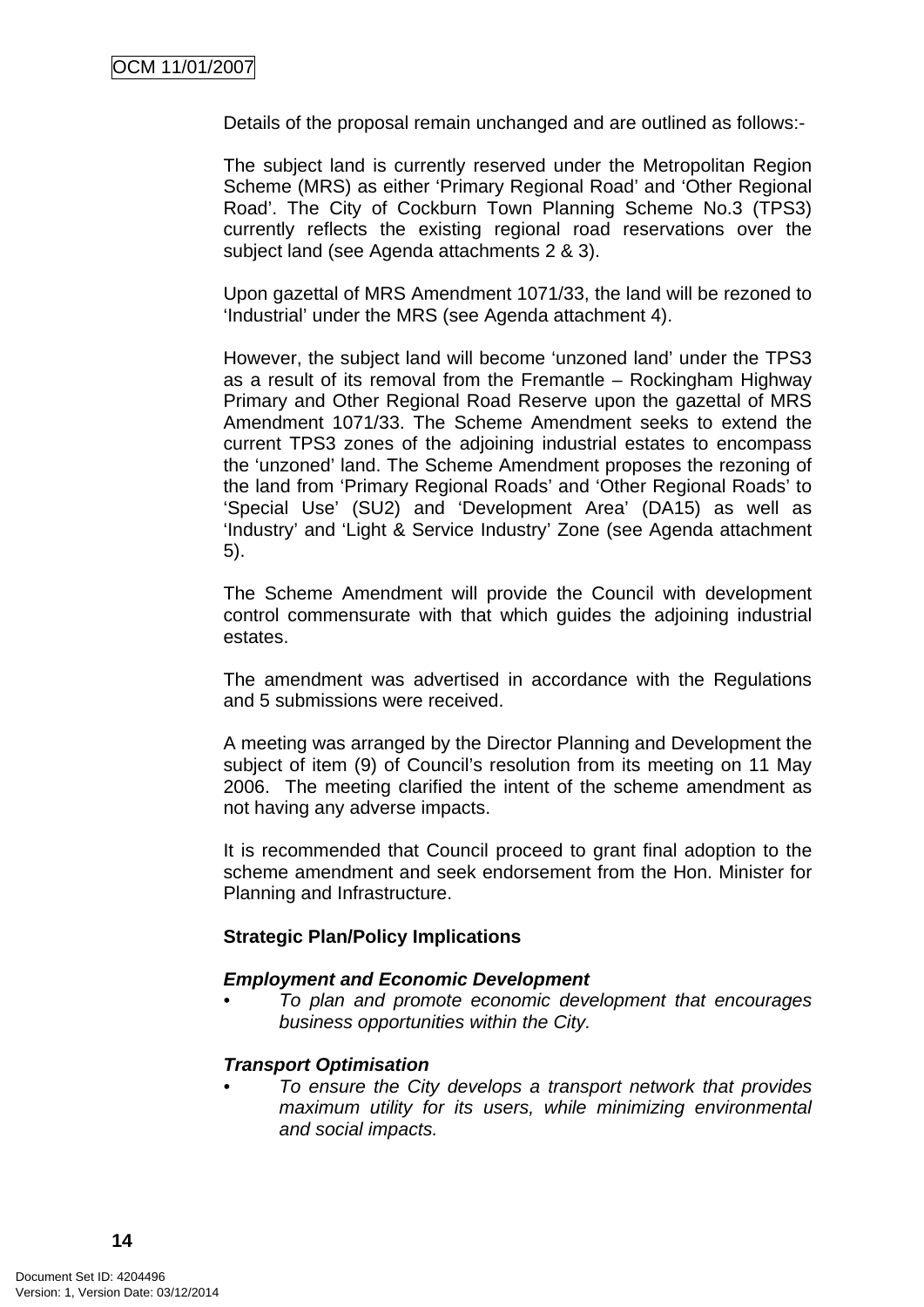*• To achieve provision of an effective public transport system that provides maximum amenity, connectivity and integration for the community.* 

# **Budget/Financial Implications**

Nil.

# **Legal Implications**

Planning and Development Act 2005 Metropolitan Region Scheme Town Planning Scheme No 3 Planning Regulations 1967

# **Community Consultation**

Consultation was undertaken in accordance with the Regulations and at the close of the advertising period 5 submissions is support were received. No objections to the amendment were received from the following parties:-

- 1. Alinta Gas
- 2. Western Power
- 3. Department for Planning and Infrastructure
- 4. Department of Conservation and Land Management
- 5. Eastcourt Properties

# **Attachment(s)**

- (1) Scheme Amendment Documents
- (2) Schedule of Submissions

# **Advice to Proponent(s)/Submissioners**

All Submissioners have been advised that this matter is to be reconsidered at the meeting on 11 January 2007.

# **Implications of Section 3.18(3) Local Government Act, 1995**

Nil.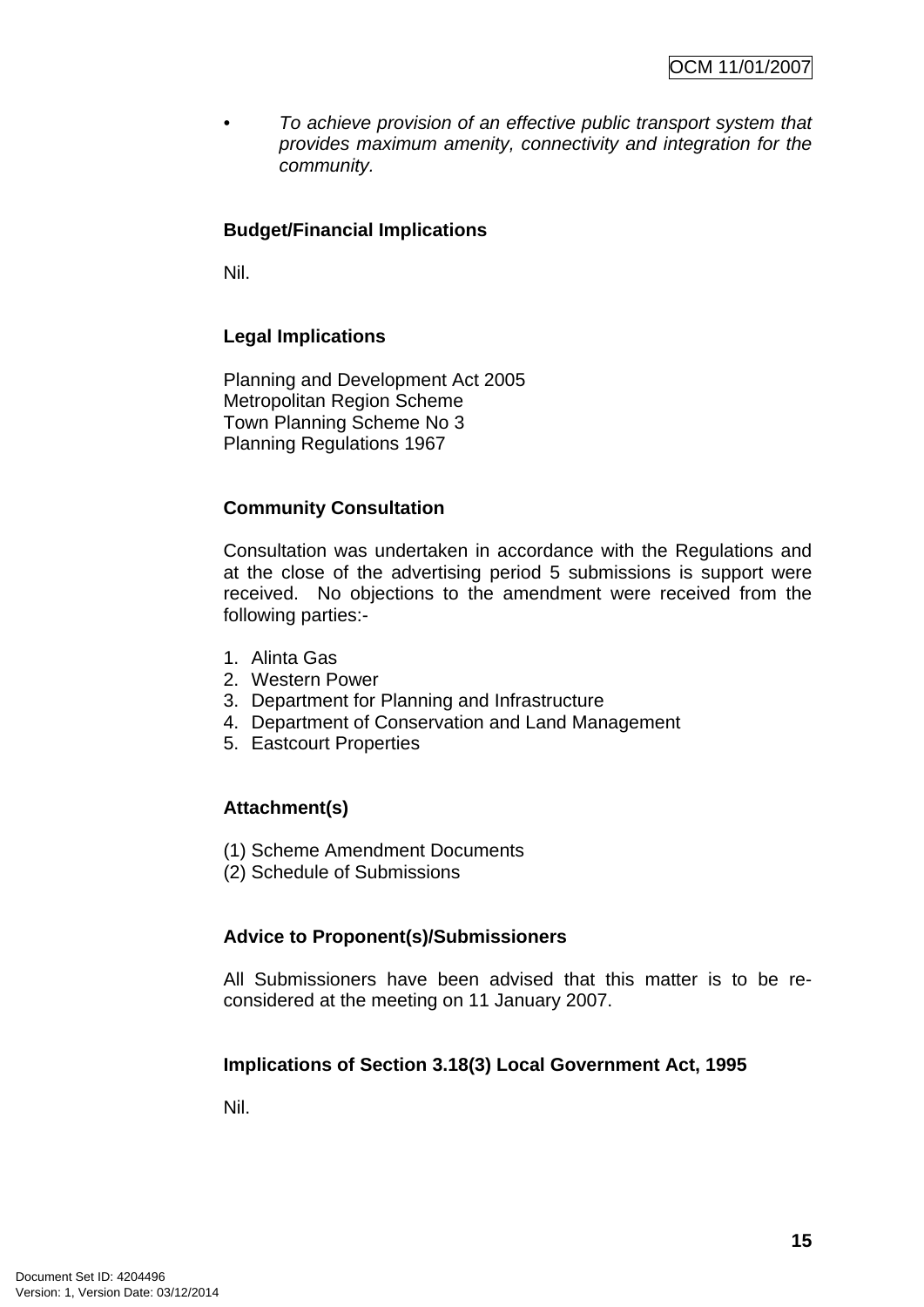# <span id="page-19-0"></span>**14.3 (OCM 11/01/2007) - GROUPED (R-CODE) DWELLING - PROPOSED SECOND DWELLING - LOT 514 (NO. 46) HEBBLE LOOP, BANJUP - OWNER/APPLICANT: PB & PH SPITTLE (5513571) (MR) (ATTACH)**

# **RECOMMENDATION**

That Council:

- (1) refuse the application for a second dwelling on Lot 514 (No 46) Hebble Loop, Banjup for the following reasons:-
	- 1. The proposed development is interpreted as a "grouped dwelling" as distinct from a "dwelling" and therefore is not provided for in Statement of Planning Policy No. 2.3 – Jandakot Groundwater Protection Policy and is not permitted in the Resource Zone pursuant to Clause 5.10.11 (e) of the City of Cockburn Town Planning Scheme No. 3.
	- 2. The proposed second dwelling is inconsistent with the objective of limiting land use and development over public groundwater to achieve an acceptable risk for contamination and where the continuation of existing approved levels of activity is provided as outlined in Statement of Planning Policy No. 2.3 – Jandakot Groundwater Protection Policy.
	- 3. The proposed second dwelling will result in the land use intensification of a rural lifestyle lot and may give rise to future landowner expectation to subdivide the land into two lots based on separate occupancy of the same lot.

# FOOTNOTE

- 1. The applicant is advised that a fresh application can be made to the Council for ancillary accommodation provided that the net area of the ancillary accommodation does not exceed  $60m^2$  pursuant to clause 5.10.2 (f) (iii) of the City of Cockburn Town Planning Scheme No. 3.
- (2) issue a Schedule 9 Notice of Determination on Application for Planning Approval – Refusal and an MRS Form 2 Notice of Refusal.

# **COUNCIL DECISION**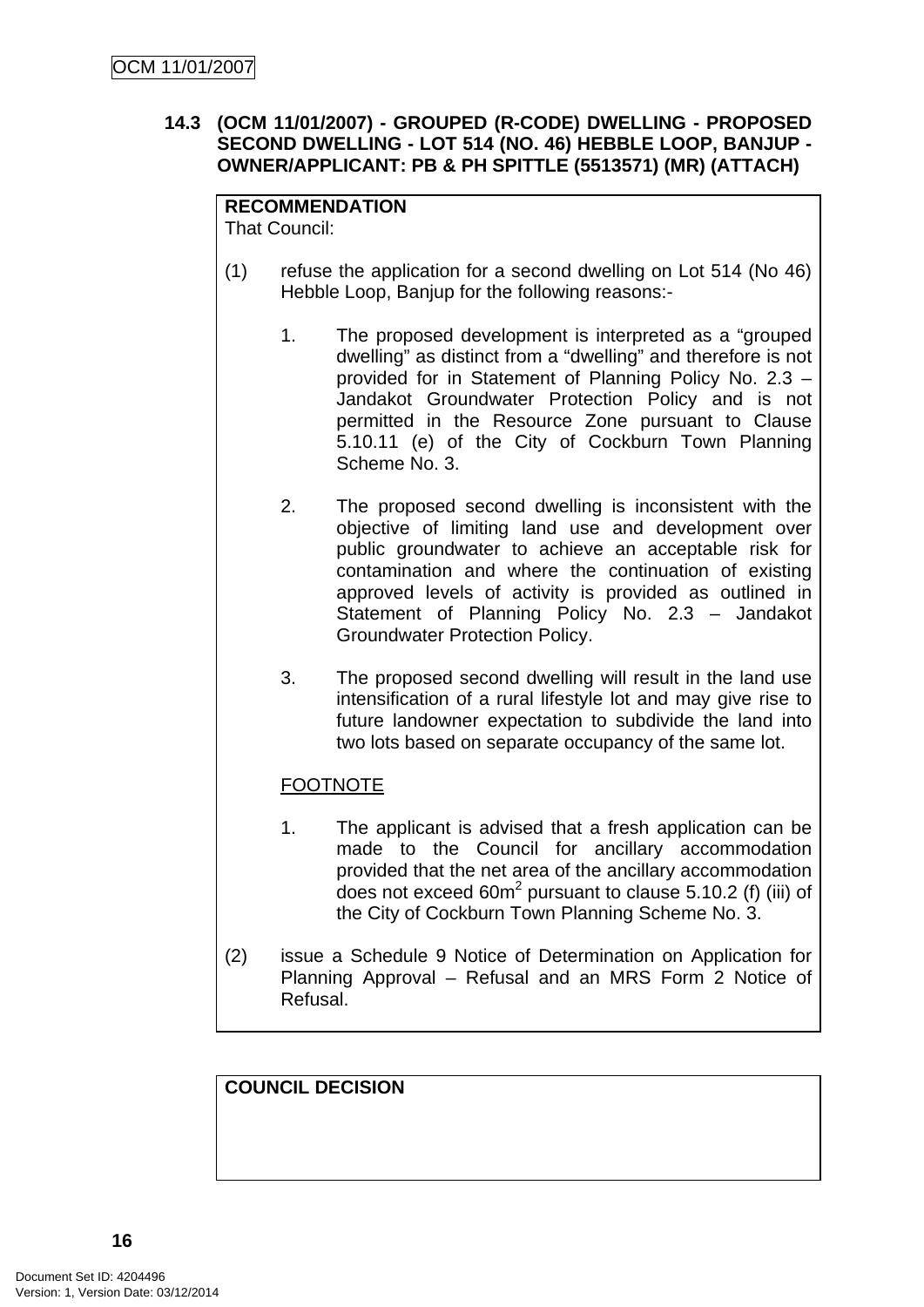# **Background**

| l ZONING:    |                         | MRS:   Rural Water Protection             |
|--------------|-------------------------|-------------------------------------------|
|              |                         | TPS3   Resource                           |
| LAND USE:    | Residence & Outbuilding |                                           |
| LOT SIZE:    | 2.0 <sub>ha</sub>       |                                           |
| l USE CLASS: |                         | Land Use must be in accordance with Table |
|              |                         | 1 of Statement of Planning Policy No 2.6  |

This item was considered by Council on 14 December 2006 and a decision was made for Council to defer a determination on this item, at the applicant's request, until the next meeting of Council in January 2007.

Prior to the gazettal of the Resource Zone in former District Zoning Scheme No 2 the subject property was zoned – Special Rural – 4.0 Tapper Road Banjup. The Sixth Schedule of the Scheme reinforced that only a single house was a permitted use. Other discretionary uses included limited rural activities. Grouped dwellings or second houses were not listed in the schedule and therefore were "not permitted". The Scheme also included provisions requiring the minimum lot size to be 2.0 hectares and clearing restrictions and other requirements.

An application for approval for a second dwelling was previously refused on 20 October 2006 by the City under delegated authority of Council for the following reasons:-

- *1. "The proposed second dwelling is a use that is not listed in Table 1 – Land use suitability for the Rural – Water Protection Zone in Statement of Planning Policy No 2.3 – Jandakot Groundwater Protection Policy (Gazetted 12/06/98) as amended and therefore is a land use that is generally not permitted.*
- *2. The proposed second dwelling is inconsistent with the objective of limiting land use and development over public groundwater to achieve an acceptable risk for contamination and where the continuation of existing approved levels of activity is provided.*
- *3. The proposed second dwelling may result in a landowner expectation to subdivide the land into two lots based on separate occupancy of the same lot.*
- 4. *The Jandakot Groundwater Protection Policy No 2.3 reinforces a minimum lot size of 2ha with a single house and restricted land uses. The proposed development fails to comply with this requirement."*

The following footnote was included in accordance with Council's Policy requirements:-

*"Alternatively, if you are dissatisfied with this decision you may write to the Council within 14 days of the date of this advice requesting that the*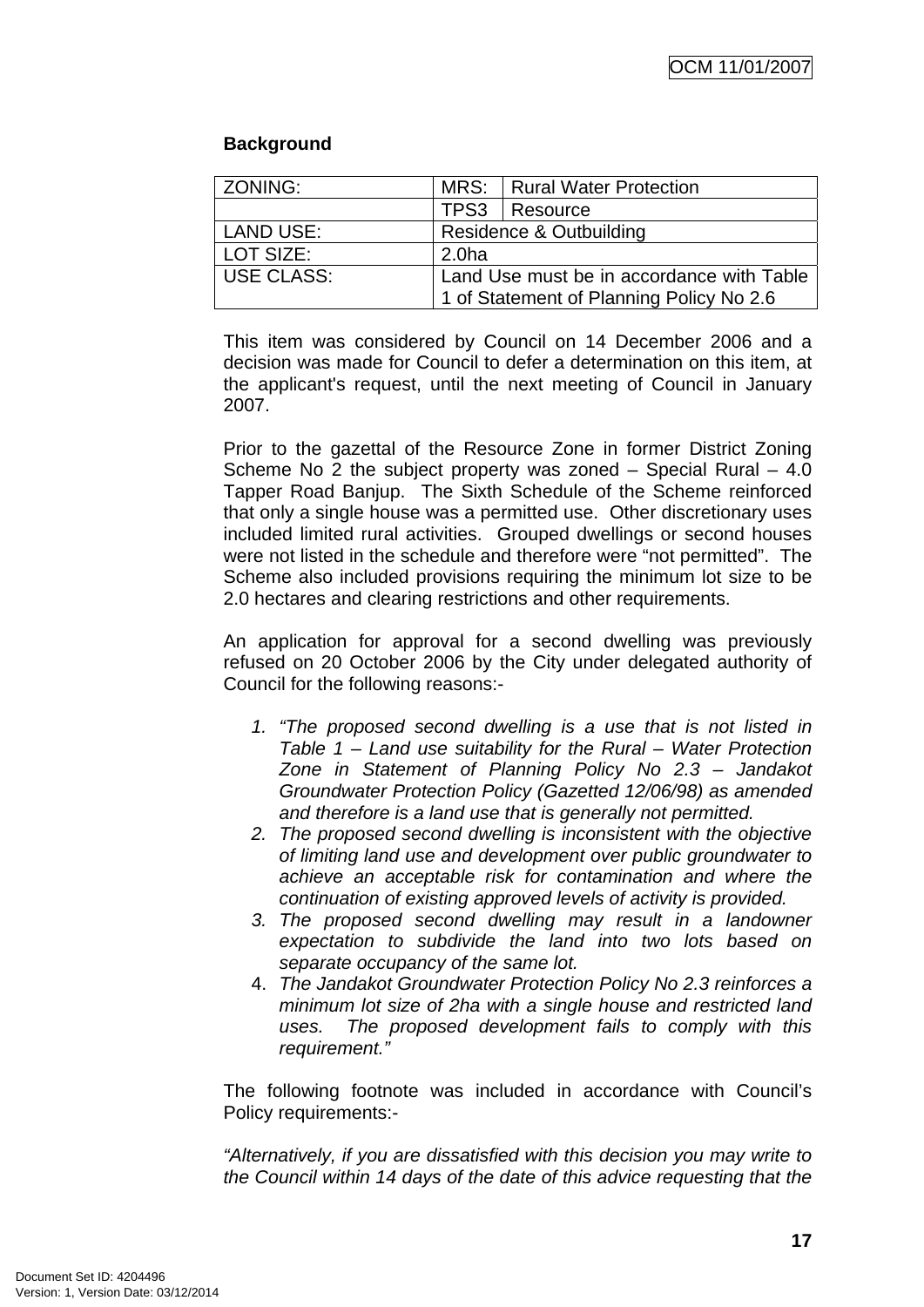*application be referred to the Council for its consideration and determination. This does not extinguish your right of appeal."* 

It was subsequently determined upon closer review of the City of Cockburn Town Planning Scheme No 3 that no discretion to approve the proposed development exists.

#### **Submission**

The applicant has provided the following justification in support of the proposal which has been summarised accordingly:-

A copy of the applicant's full submission should be read in conjunction with this report and is contained in the agenda attachments.

- A second dwelling is not proposed and perhaps should be referred to as a new residence or new house;
- The second house will be left empty and will not be a prime place of residence;
- The new house would include the installation of a new alternative treatment unit for waste water called Envirosafe Septic System;
- Rural set backs on blocks are 20 & 10 metres from the front and back respectively. The proposed new house will not be built into rural setbacks;
- There are no preconceived ideas or expectations to subdivide the land into two lots based on separate occupancy of the same lot;
- Property was purchased for rural lifestyle reasons that will be maintained;
- The restricted land use requirements that apply under Jandakot Groundwater Protection Policy No 2.3 will remain unchanged with a new house on the lot;
- The option to redevelop the existing house is not an acceptable option;
- The applicant has an aging Mother who lives in Atwell. She is 79 years old. Although she lives alone at the moment, she will need closer care in the near future and this house may provide an ideal place for her to live. The family will be able to aid her in her aging years with assistance to do things she is no longer capable of.
- The immediate neighbours were contacted and the applicant has submitted 6 letters of no objection to the proposal from them, 3 are from Hebble Loop and 3 are from Bartram Road.

#### **Report**

The subject land is zoned Resource under the City of Cockburn Town Planning Scheme No 3. The use and development of land within the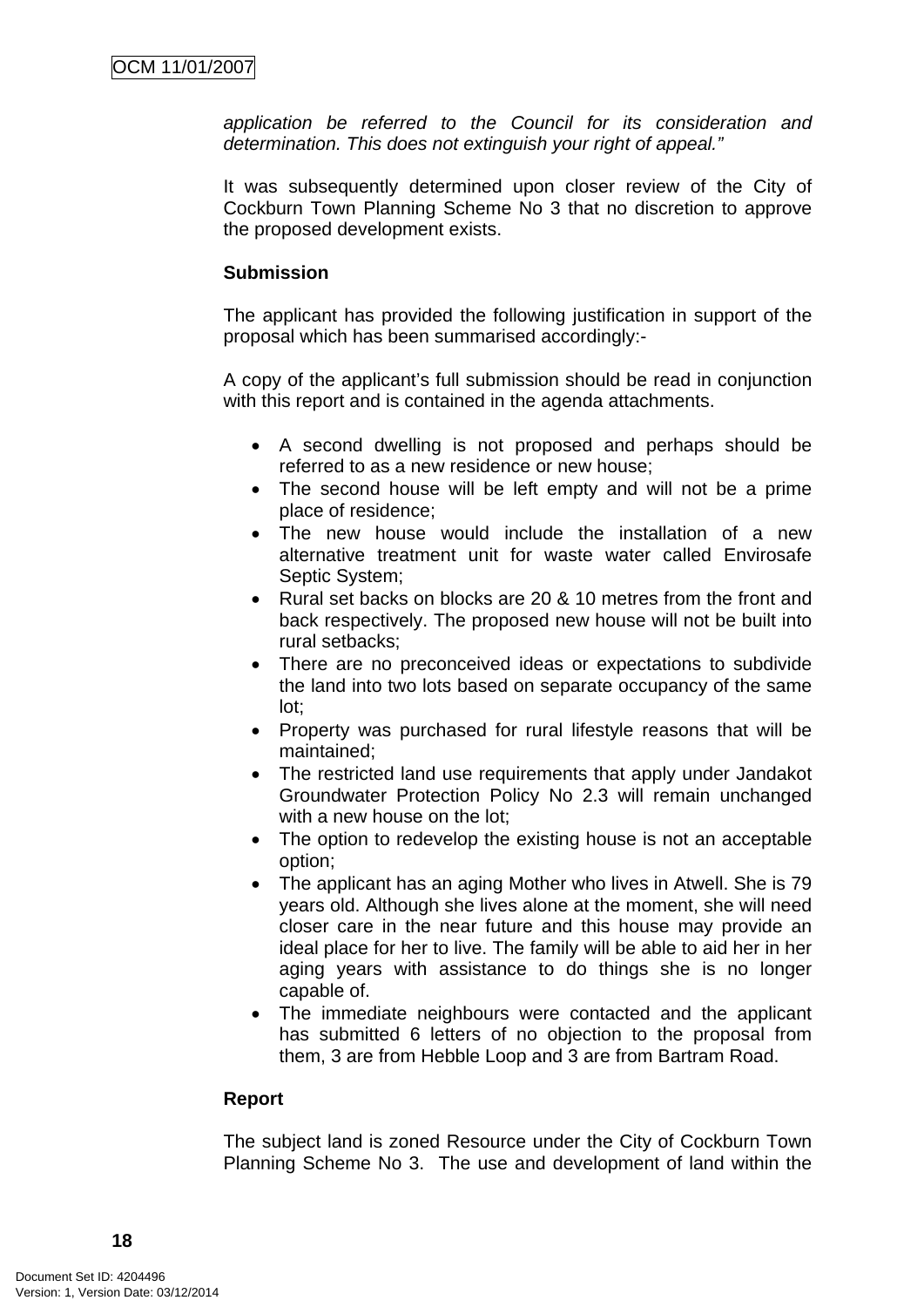Resource Zone is in accordance with Statement of Planning Policy No 2.3 – Jandakot Groundwater Protection Policy. The SPP is a State Planning Policy that Council must have proper regard in its determination of planning applications within the Policy Area.

SPP2.3 permits a dwelling on each lot in Table 1. The use is "dwelling" in a singular sense not plural to mean "dwellings" or "grouped dwellings". SPP 2.3 and the City's Town Planning Scheme No 3 don't define "dwelling" but the Residential Design Codes do as follows:-

*"A building or portion of a building being used, adapted, or designed or intended to be used for the purpose of human habitation on a permanent basis by a single person, a single family or no more than six persons who do not comprise a single family."* 

Thus the SPP 2.3 dwelling use class only permits a single dwelling and prohibits second dwellings or grouped dwellings. Various sections of the Resource Zoned area were previously included in Special Rural Zoned and Rural Zoned lots with 2ha minimum lot sizes and limited to a single house. These requirements were translated into the Resource Zone applied through SPP 2.3. The area is essentially a Rural Living Area with the ability subject to site conditions for subdivision down to a minimum lot area of 2ha.

Clause 5.10.11 (e) states that where any use is not provided for in Table 1 of Statement of Planning Policy No 2.3 – Jandakot Groundwater Protection Policy is not permitted 'X' in the Resource Zone. Accordingly Council doesn't have the ability to approve the proposed second dwelling.

An alternative to a second dwelling on the site is for the applicant to consider lodging an application for ancillary accommodation. Clause 5.10.2 of the Scheme allows the Council to approve ancillary accommodation on a lot where a single house already exists on the lot in the Resource Zone where the net area of the ancillary accommodation does not exceed  $60m^2$  and the area of the lot is to be greater than 2ha.

The applicant has already been given the opportunity to lodge a fresh application for ancillary accommodation and has rejected this option. In the interim if the applicant obtained an approval for two houses on the lot, (despite that this doesn't seem legally possible) it was intended to leave the existing house vacant leaving the applicant's family living in the (new) second house. If the family circumstances changed in the future then the house could be occupied by the applicant's mother.

The applicant has also questioned the approvals for Lot 515 Hebble Loop and Lot 513 Hebble Loop. In both instances the buildings have been granted approval for ancillary accommodation by Council.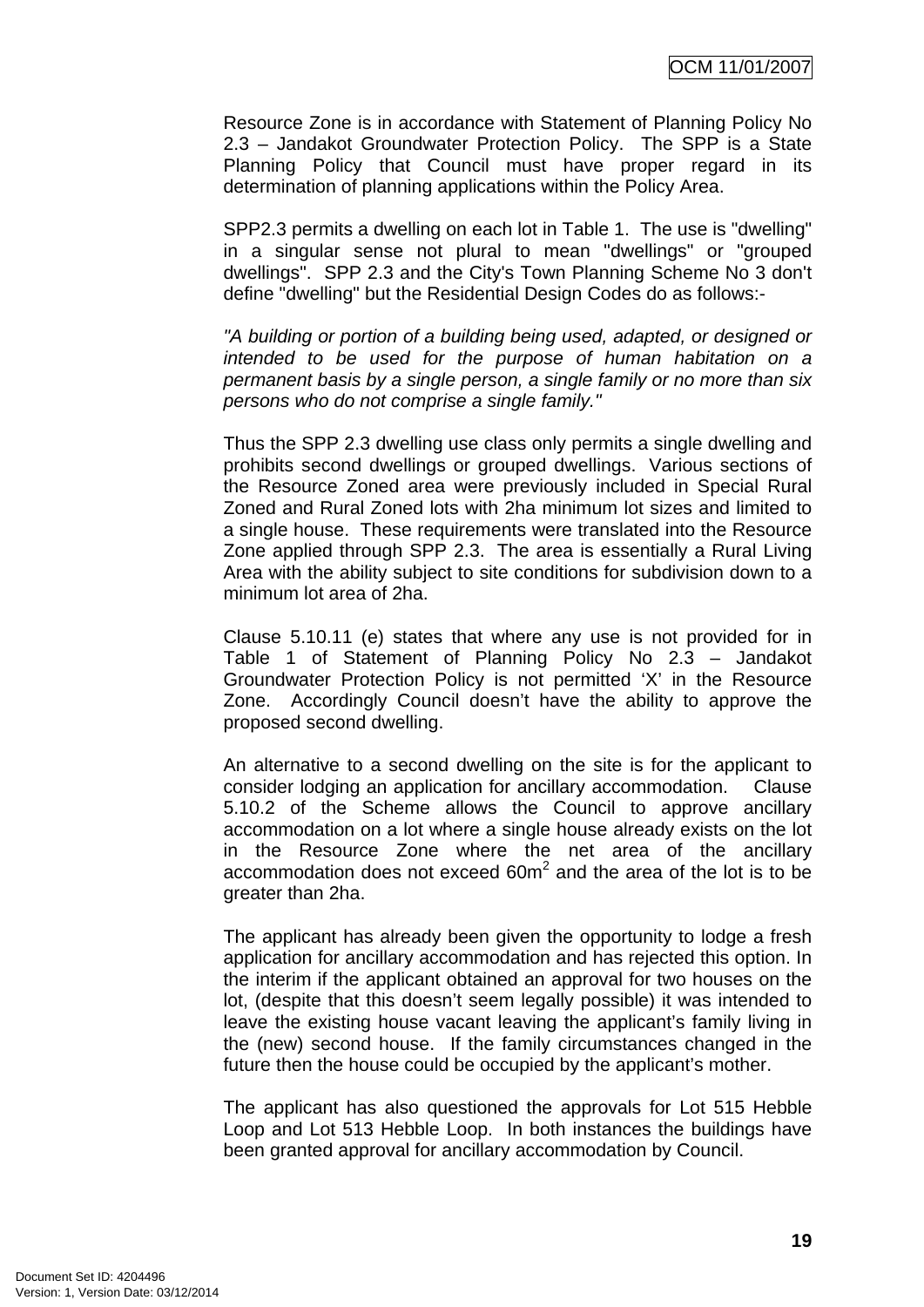#### Recommendation

Council does not have the ability to approve the proposal for a second residence and therefore the refusal decision must apply.

The reasons for refusal have been refined to more accurately reflect the Scheme and Policy requirements that apply to the land.

#### **Strategic Plan/Policy Implications**

#### *Demographic Planning*

*• To ensure the planning of the City is based on an approach that has the potential to achieve high levels of convenience and prosperity for its citizens.* 

#### *Natural Environmental Management*

- *To conserve, preserve and where required remediate the quality, extent and uniqueness of the natural environment that exists within the district.*
- *To ensure development of the district is undertaken in such a way that the balance between the natural and human environment is maintained.*

The Planning Policies which apply to this item are:-

| SPD <sub>1</sub> | <b>Bushland Conservation Policy</b> |
|------------------|-------------------------------------|
| APD40            | Response To Appeals                 |

#### **Budget/Financial Implications**

If the applicant lodges an appeal the City may incur costs in defending such an appeal despite the fact that an appeal right does not appear to exist.

#### **Legal Implications**

Town Planning Scheme No 3 Residential Design Codes 2002 Planning and Development Act 2005 State Administrative Tribunal Regulations

#### **Community Consultation**

The applicant has included letters of support to the proposal from nearby neighbours.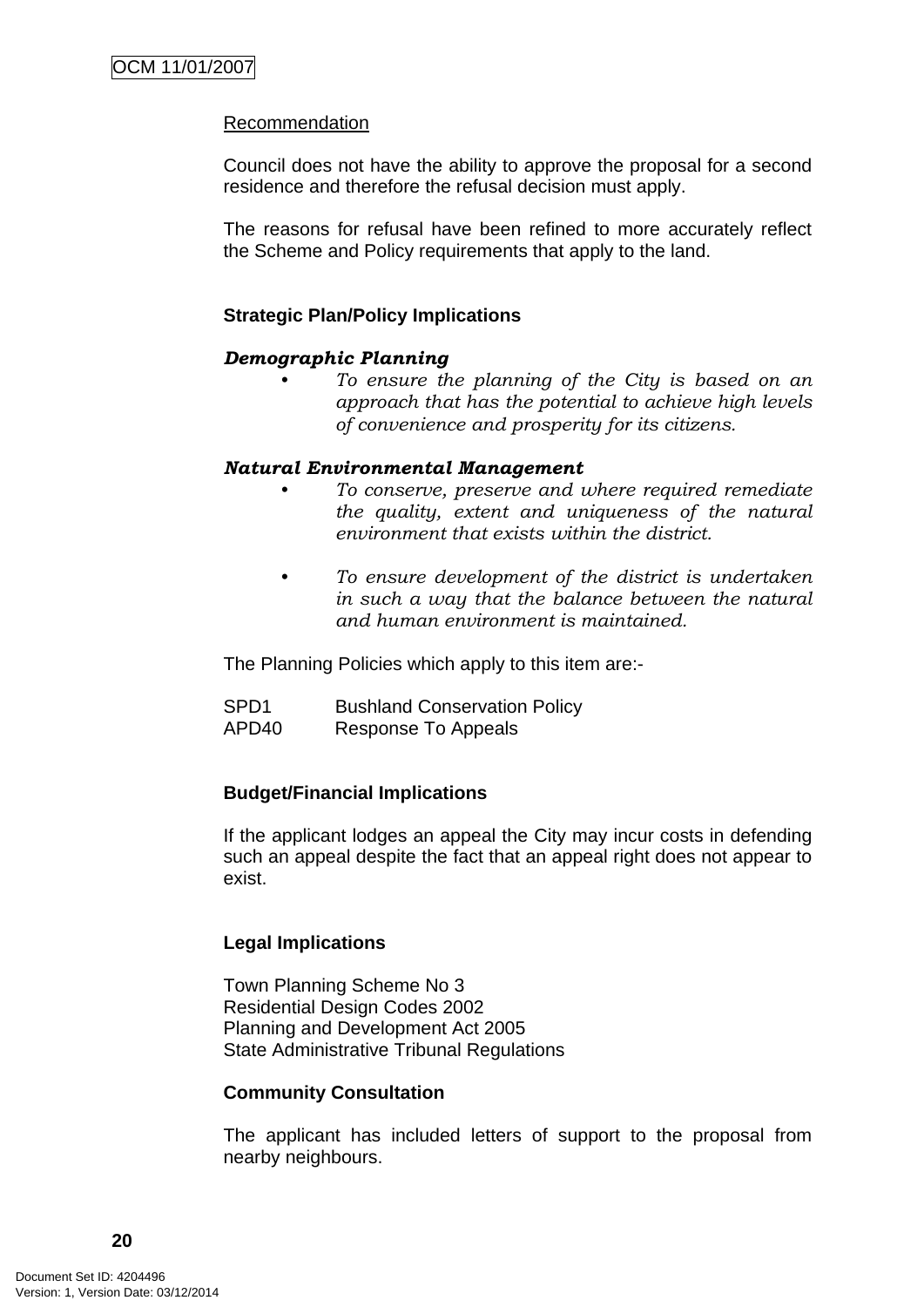# <span id="page-24-0"></span>**Attachment(s)**

- (1) Location Plan
- (2) Site Plan
- (3) Applicant's justification

# **Advice to Proponent(s)/Submissioners**

The proponent and submissioners(s) have been advised that this matter is to be considered at the 11 January 2007 Council Meeting.

# **Implications of Section 3.18(3) Local Government Act, 1995**

Nil.

# **15. FINANCE AND CORPORATE SERVICES DIVISION ISSUES**

# **15.1 (OCM 11/01/2007) - LIST OF CREDITORS PAID - NOVEMBER 2006 (5605) (KL) (ATTACH)**

#### **RECOMMENDATION**

That Council received the List of Creditors Paid for November 2006, as attached to the Agenda.

**COUNCIL DECISION**

# **Background**

It is a requirement of the Local Government (Financial Management) Regulations 1996, that a List of Creditors be compiled each month and provided to Council.

#### **Submission**

N/A

**Report**

N/A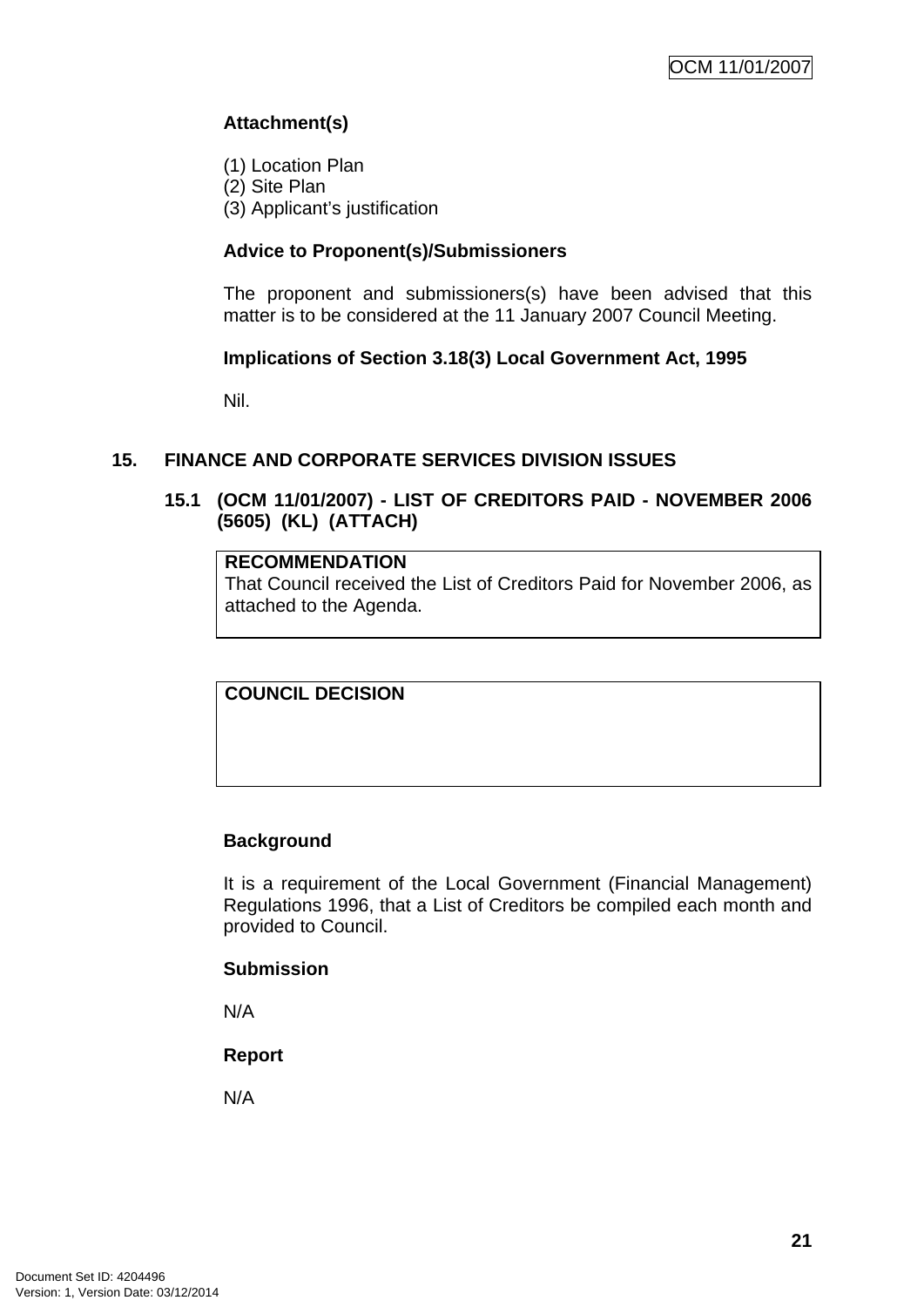# <span id="page-25-0"></span>**Strategic Plan/Policy Implications**

#### *Governance Excellence*

*• To conduct Council business in open public forums and to manage Council affairs by employing publicly accountable practices.* 

#### **Budget/Financial Implications**

N/A

#### **Legal Implications**

Section 13 of the Local Government (Financial Management) Regulations 1996.

#### **Community Consultation**

N/A

#### **Attachment(s)**

List of Creditors Paid - November 2006.

#### **Advice to Proponent(s)/Submissioners**

N/A

#### **Implications of Section 3.18(3) Local Government Act, 1995**

Nil.

#### **15.2 (OCM 11/01/2007) - STATEMENT OF FINANCIAL ACTIVITY - NOVEMBER 2006 (5505) (NM) (ATTACH)**

#### **RECOMMENDATION**

That Council receive the Statement of Financial Activity and associated reports for the period ended 30 November 2006, as attached to the Agenda.

#### **COUNCIL DECISION**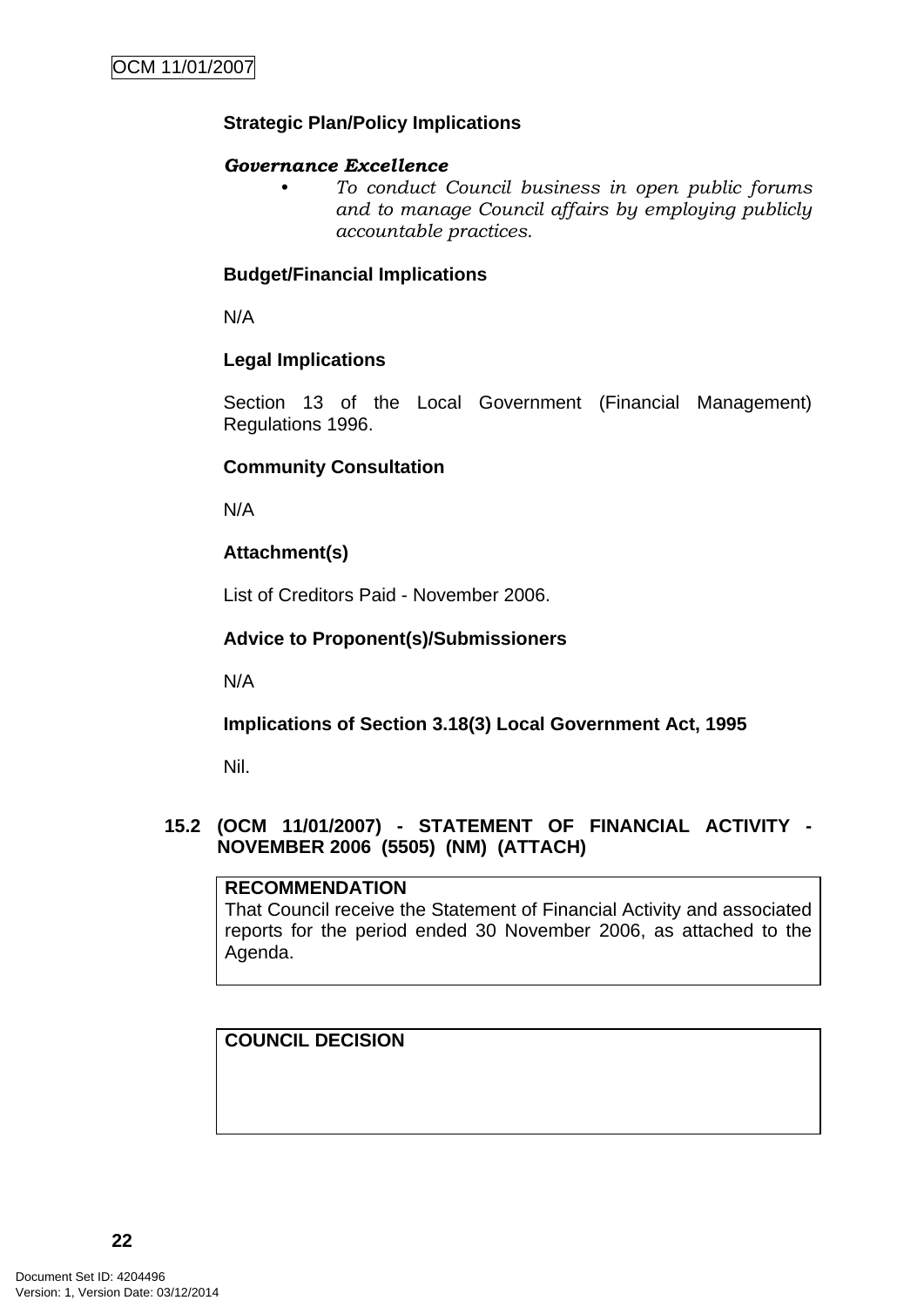# **Background**

Regulation 34(1) of the Local Government (Financial Management) Regulations 1996 prescribes that a local government is to prepare each month a Statement of Financial Activity.

Regulation 34(2) requires the Statement of Financial Activity to be accompanied by documents containing:–

- (a) details of the composition of the closing net current assets (less restricted and committed assets),
- (b) explanations for each material variance identified between YTD budgets and actuals; and
- (c) any other supporting information considered relevant by the local government.

Regulation 34(4)(a) prescribes that the Statement of Financial Activity and accompanying documents are to be presented to the Council.

#### **Submission**

N/A

#### **Report**

Attached to the Agenda is the Statement of Financial Activity for November 2006.

Note 1 shows how much capital grants and contributions are contained within the reported operating revenue.

Note 2 provides a reconciliation of Council's net current assets (adjusted for restricted assets and cash backed leave provisions). This provides a financial measure of Council's working capital and an indication of its liquid financial health.

Also provided are Reserve Fund and Restricted Funds Analysis Statements. These assist to substantiate the calculation of Council's net current assets position.

The Reserve Fund Statement reports the budget and actual balances for Council's cash backed reserves, whilst the Restricted Funds Analysis summarises bonds, deposits and infrastructure contributions held by Council. The funds reported in these statements are deemed restricted in accordance with Australian Accounting Standard AAS27.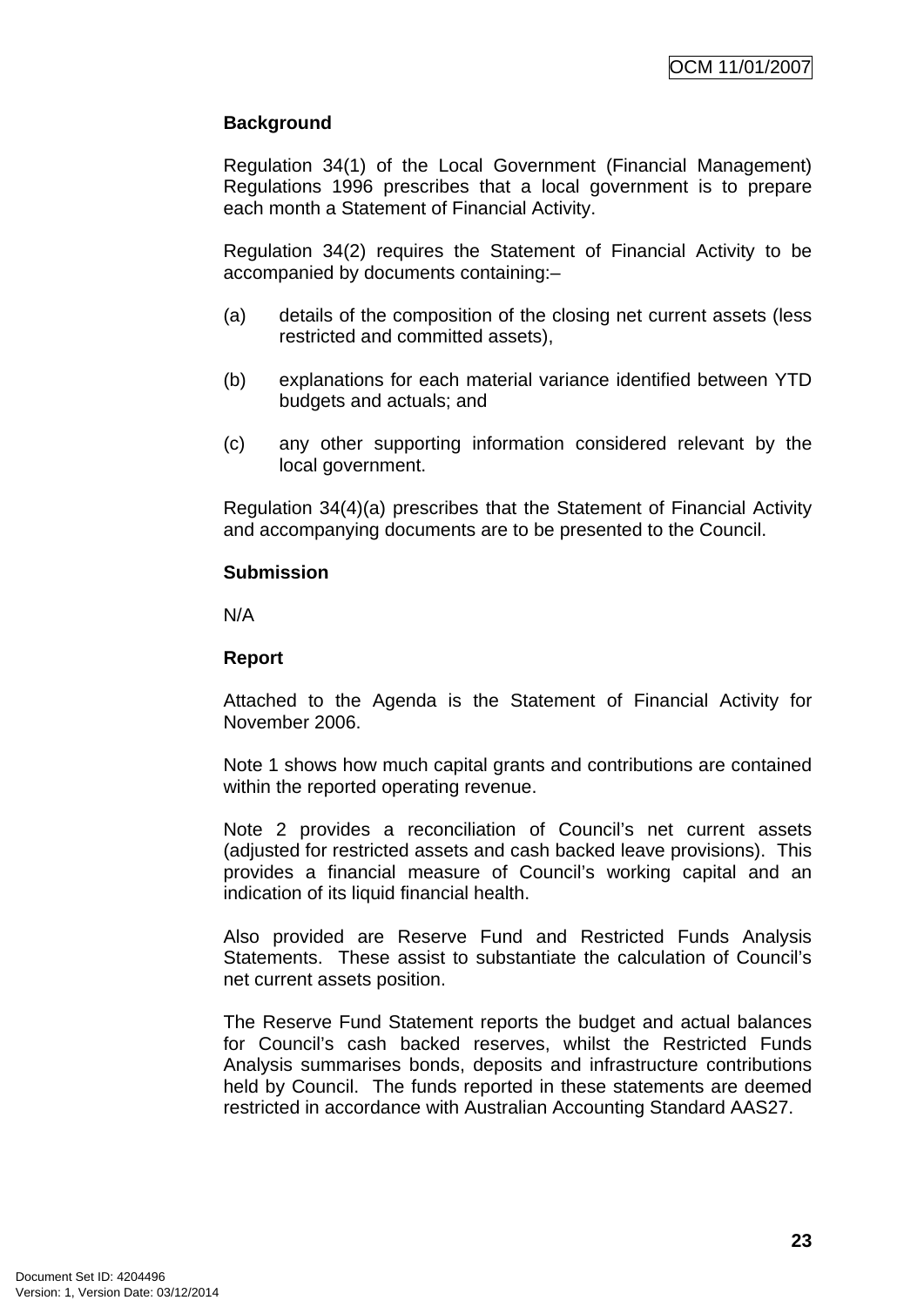#### Material Variance Threshold

For the purpose of identifying material variances in Statements of Financial Activity, Regulation 34(5) requires Council to adopt each financial year, a percentage or value calculated in accordance with Australian Accounting Standard AAS5 - Materiality.

For the 2005/06 financial year, Council had adopted a materiality threshold of 10% or \$10,000, whichever is the greater. There is a need to review this for the 2006/07 financial year. For this purpose, a Position Statement will be developed and submitted to a future DAPPS Committee meeting.

#### **Strategic Plan/Policy Implications**

#### *Governance Excellence*

*• To conduct Council business in open public forums and to manage Council affairs by employing publicly accountable practices.* 

#### **Budget/Financial Implications**

Where variances are of a permanent nature, these will be noted and addressed at the mid-year budget review.

#### **Legal Implications**

Section 6.4 of the Local Government Act, 1995 and Regulation 34 of the Local Government (Financial Management) Regulations 1996, refer.

#### **Community Consultation**

N/A

#### **Attachment(s)**

Statement of Financial Activity and associated reports – November 2006.

#### **Advice to Proponent(s)/Submissioners**

N/A

**Implications of Section 3.18(3) Local Government Act, 1995**

Nil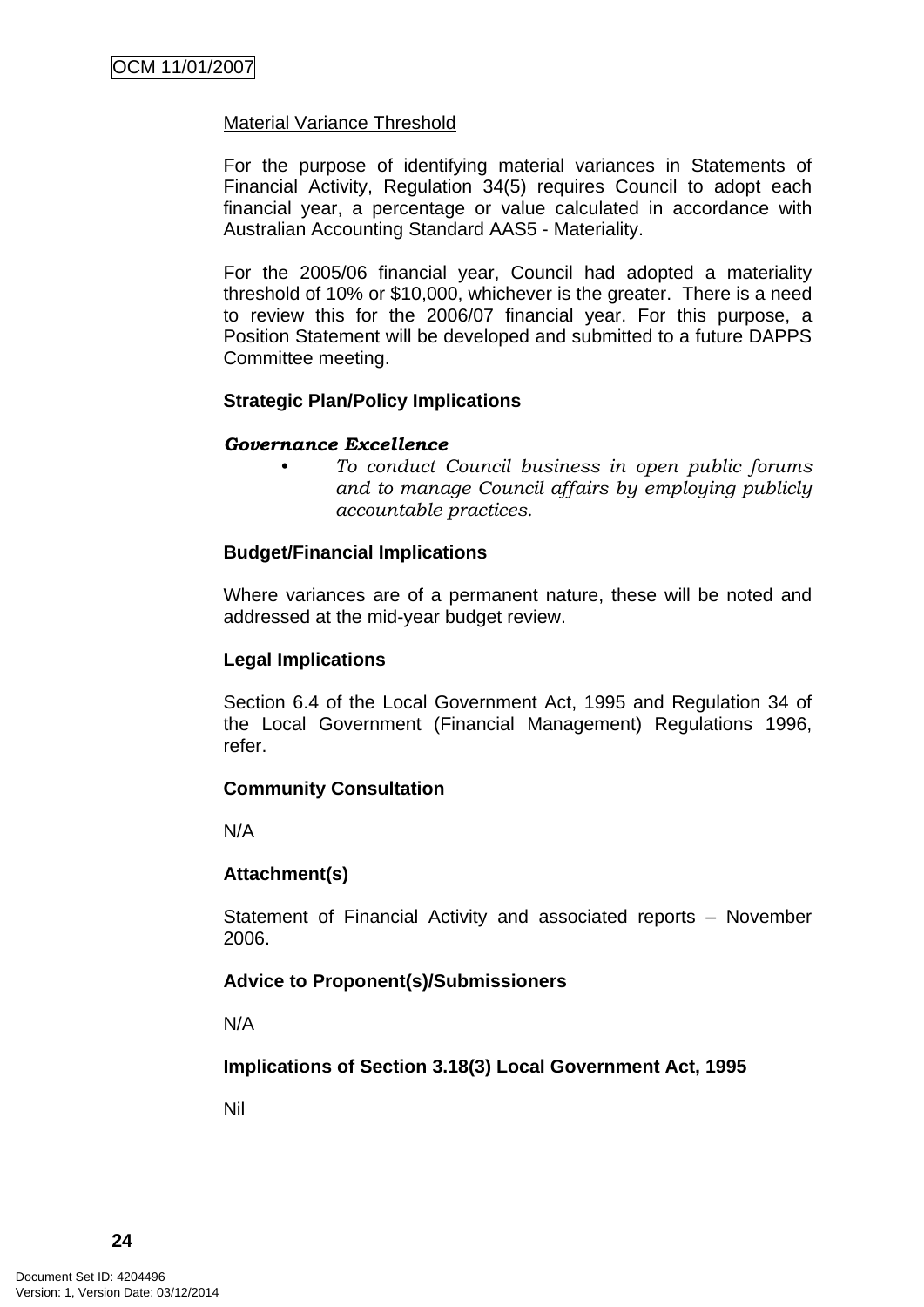# <span id="page-28-0"></span>**16. ENGINEERING AND WORKS DIVISION ISSUES**

Nil

#### **17. COMMUNITY SERVICES DIVISION ISSUES**

**17.1 (OCM 11/01/2007) - GRANTING OF A LEASE OVER THE WATSONS OVAL CLUBROOMS TO THE SOUTHERN SPIRIT SOCCER CLUB INC.- LOT 3 (PLAN 3176) ROCKINGHAM ROAD, SPEARWOOD (3209779) (SCD) (ATTACH)** 

# **RECOMMENDATION**

That Council:-

- (1) Enter into a Lease Agreement with the Southern Spirit Soccer Club (Inc.) (SSSC) for use of the Council owned building as shown on the plan attached to the agenda. The essential terms and conditions of the lease are to include the following:
	- The term is to be for a period of 5 years, at a rental of one peppercorn per annum.
	- The permitted purpose is to be for "Sporting and Associated Social Activities".
	- The lessee is to be responsible for the repair and maintenance of the property, as well as the payment of all outgoings.
	- The Phoenix Little Athletics Club (PLAC) are to be allowed continued use of the building for the purpose of conducting meetings, training sessions and member registration, as they have customarily done in the past. Such access is to be free of charge.
	- The SSSC be permitted to hire the premises for a reasonable fee to other sporting groups for the purpose of holding sporting related social activities, and retain the income so derived.
	- By prior arrangement, other occasional oval users are to be given access to the externally accessed visitors toilets and change rooms at no cost.
- (2) All other terms and conditions to be agreed to the satisfaction of the Chief Executive Officer.
- (3) On finalisation of the proposed Lease Agreement, support the granting of a Club Restricted Liquor Licence (*Liquor Licensing Act 1988*), which will enable the SSSC to run a small bar on the premises.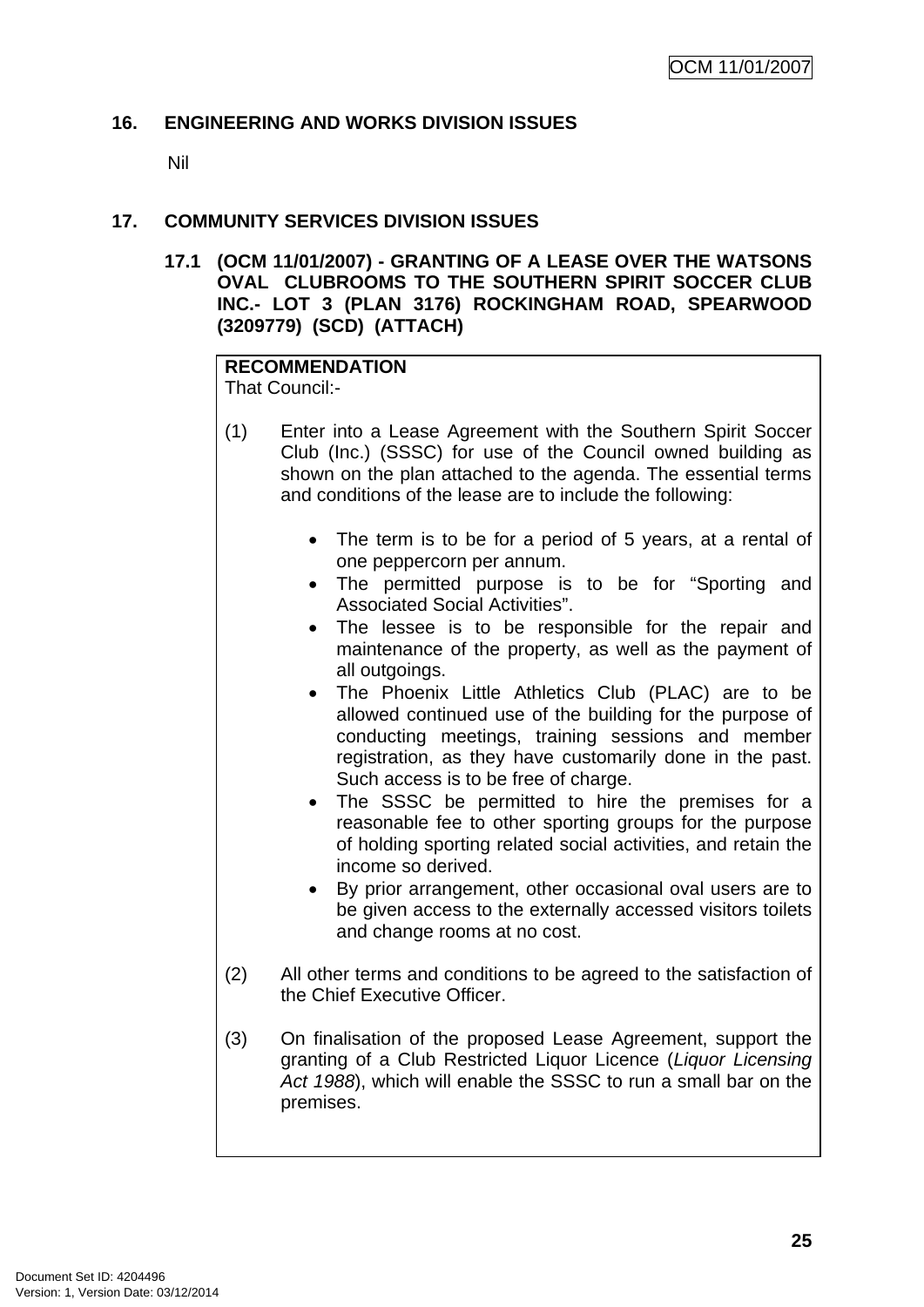# **COUNCIL DECISION**

# **Background**

The City of Cockburn owns Lot 3 Rockingham Road (Watsons Oval) Spearwood upon which it has constructed a soccer pitch, with combined toilets, change-rooms, kitchen, storeroom and a clubroom in the north-eastern corner of the Reserve ("Clubrooms") and a childrens playground towards the south-eastern corner. The land is zoned "Parks and Recreation" in Council's Town Planning Scheme No. 3.

The Southern Spirit Soccer Club (SSSC) (originally the Cockburn Italian Soccer Club) were allocated Watsons Oval as their home ground in 1984 or thereabouts, whereupon they proceeded to utilise Council's building as their clubroom(s). Originally the building consisted of just two shower/ablution blocks, and an attached hall. In response to submissions from the SSSC, Council agreed to the construction of two change rooms, a unisex bathroom and kitchen/clubroom refurbishment, which were completed in 2003. The current replacement value of the building is around \$800,000.

The Phoenix Little Athletics Club (PLAC) utilise the adjoining Edwardes Oval and a smaller set of toilet change rooms and kitchen located on the reserve. The PLAC have also used the Watsons Oval building at pre-arranged times for quite a number of years for the purposes of conducting their meetings, training sessions and enrolments.

#### **Submission**

The SSSC has sought to obtain formal Lease Agreement over the Watsons Oval Clubrooms, thereby allowing them to proceed with an application for a Club Restricted Liquor Licence on the premises.

#### **Report**

The SSSC have expressed a wish to obtain a Club Restricted Liquor Licence under the Liquor Licensing Act 1988, which requires Council support before it can be approved by the Department of Racing, Gaming and Liquor. However, under its Policy ACS 10, Council cannot support the issue of such a Licence unless there is a formal Lease Agreement in place over the premises. Section 37(5) of the Liquor Licensing Act 1988 also requires the applicant to demonstrate that the "licensee occupies, and retains a right to occupy, the licensed premises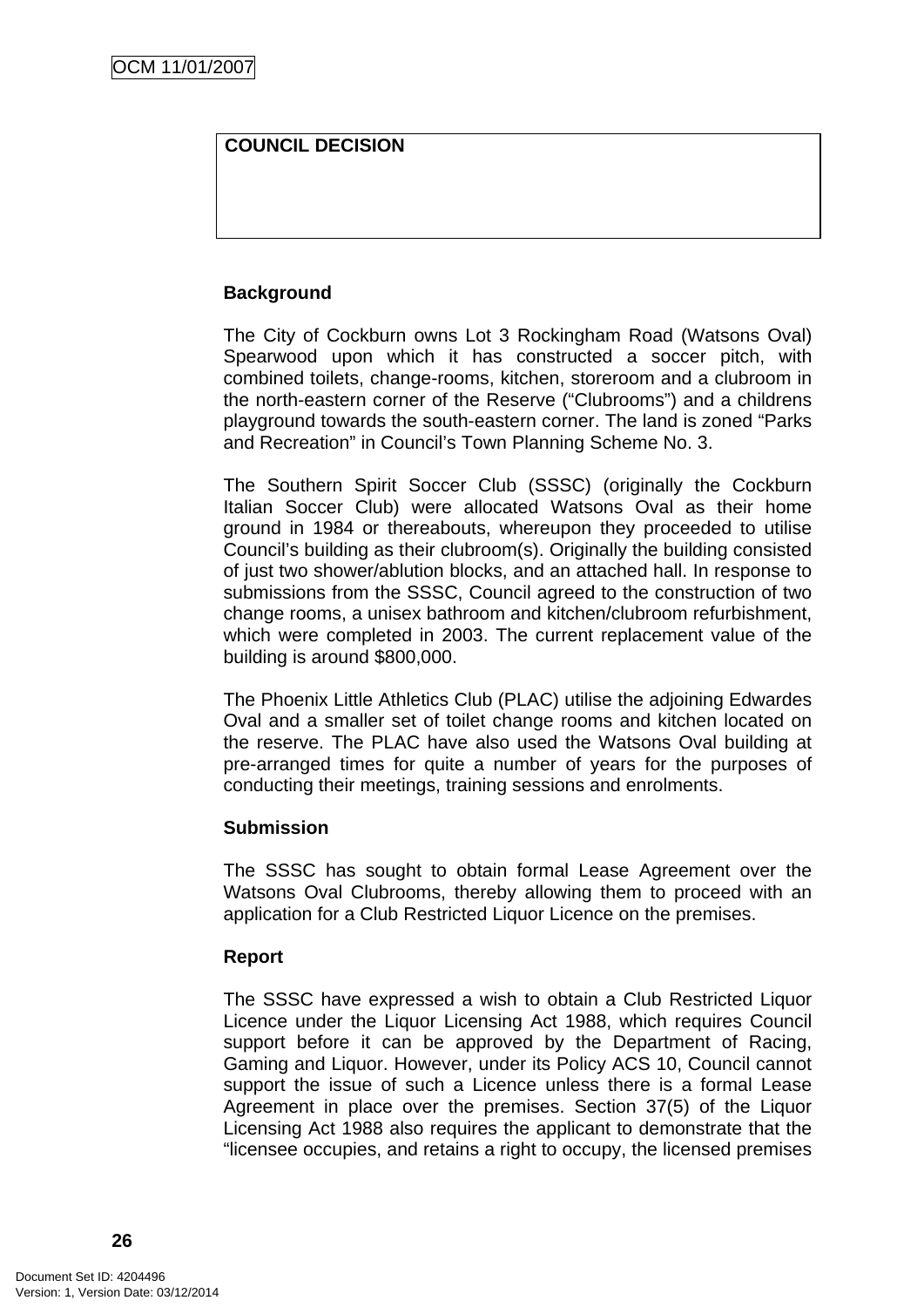to the exclusion of others" (i.e. exclusive possession), which requires a leasehold estate, at minimum.

The SSSC currently use the Watsons Oval clubrooms as their own and have assumed a sense of proprietorship concerning the premises. They have purchased and laid floor covering (carpets and tiles) for the building and have also fitted the hall out with tables and chairs, refrigerator(s), television, wall cabinets, chip and hamburger fryers and so forth. Currently, there is an informal arrangement with Council whereby the SSSC continue to utilise the premises as their clubrooms in exchange for undertaking basic caretaking, cleaning, maintenance and repair responsibilities.

The two clubs have generally co-operated with each other quite well in the past, with no real problems being reported, however in recent times there has been some minor conflict regarding perceived rights and obligations attaching to use of the facility. The City's Community Services recently called a meeting between the two clubs, where it was agreed that a lease to the SSSC could be considered, subject to the PLAC being allowed continued use of the premises in much the same way they have traditionally enjoyed. It is proposed to insert special conditions into any Lease Agreement which will guarantee this continued access and which will effectively allow the City to act as arbitrator in the event of conflict arising between the two Clubs concerning such access.

The granting of a lease will also have the distinct advantage of formalising the existing arrangements for access and use of the building, thereby reducing the possibility for future conflict.

In conclusion, the SSSC have now occupied the Watsons Oval clubhouse for over twenty years and have kept the premises well during that time. They have invested a substantial amount of time and money in fitting out the premises and in its ongoing cleaning, repair, maintenance and general caretaking. The formalising of existing access and use arrangements in this situation is considered desirable and is in accordance with Council Policy. It is also considered that there is a case to support the issue of a Club Restricted Liquor Licence to SSSC, which will avoid the inconvenience of issuing Occasional Liquor Licences and the limitations associated therewith, as well as possibly providing additional income for the Club.

#### **Strategic Plan/Policy Implications**

The granting of a lease to sporting clubs for this sort of purpose is in accordance with Council Policy ACS 10, Clause 1, which states as follows: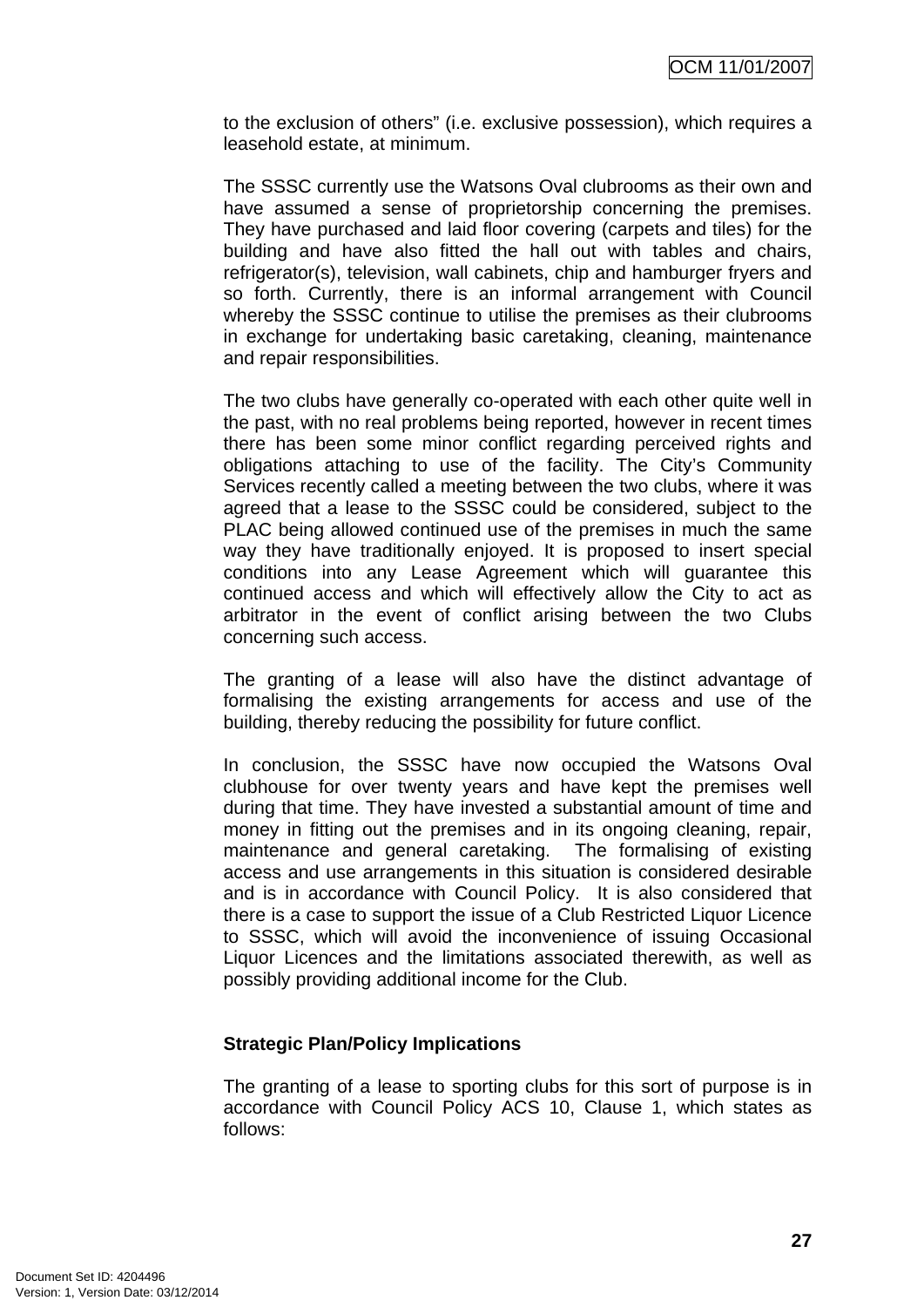"Council's preference for the management of its club change rooms is to enter lease agreements with an incorporated sporting club/association".

# **Budget/Financial Implications**

The Peppercorn Lease will not yield any income for Council, however all outgoings, as well as maintenance and repair costs will be borne by the lessee, in accordance with normal Council practice when granting such a lease for a community purpose.

#### **Legal Implications**

Disposal of Local Government property must be in accordance with Section 3.58 of the *Local Government Act 1995* and its associated regulations. The *Local Government (Functions and General) Regulations 1996*, Part 6, Clause 30 (2) states that a disposition of land (which includes a lease) is exempt from the normal public advertising and public auction/tender/sale requirements of Section 3.58 of the *Local Government Act 1995* if the land is disposed of to a body (whether incorporated or not), *"the objects of which are of a charitable, benevolent, religious, cultural, educational, recreational, sporting or other like nature"* and *"the members of which are not entitled or permitted to receive any pecuniary profit from the body's transactions"*. As potential lessee, the SSSC clearly meets these criteria and is therefore exempt from the normal Section 3.58 requirements.

# **Community Consultation**

The Watsons Oval clubhouse has been used by the SSSC for many years as their home base. It is being proposed that the PLAC be allowed to continue their occasional use. It is not deemed necessary to seek community consultation where the proposed lease will simply formalise existing long term access and use arrangements.

#### **Attachment(s)**

1. Location Plan

#### **Advice to Proponent(s)/Submissioners**

The Proponent(s) have been advised that this matter is to be considered at the January 2007 Council Meeting.

#### **Implications of Section 3.18(3) Local Government Act, 1995**

Nil.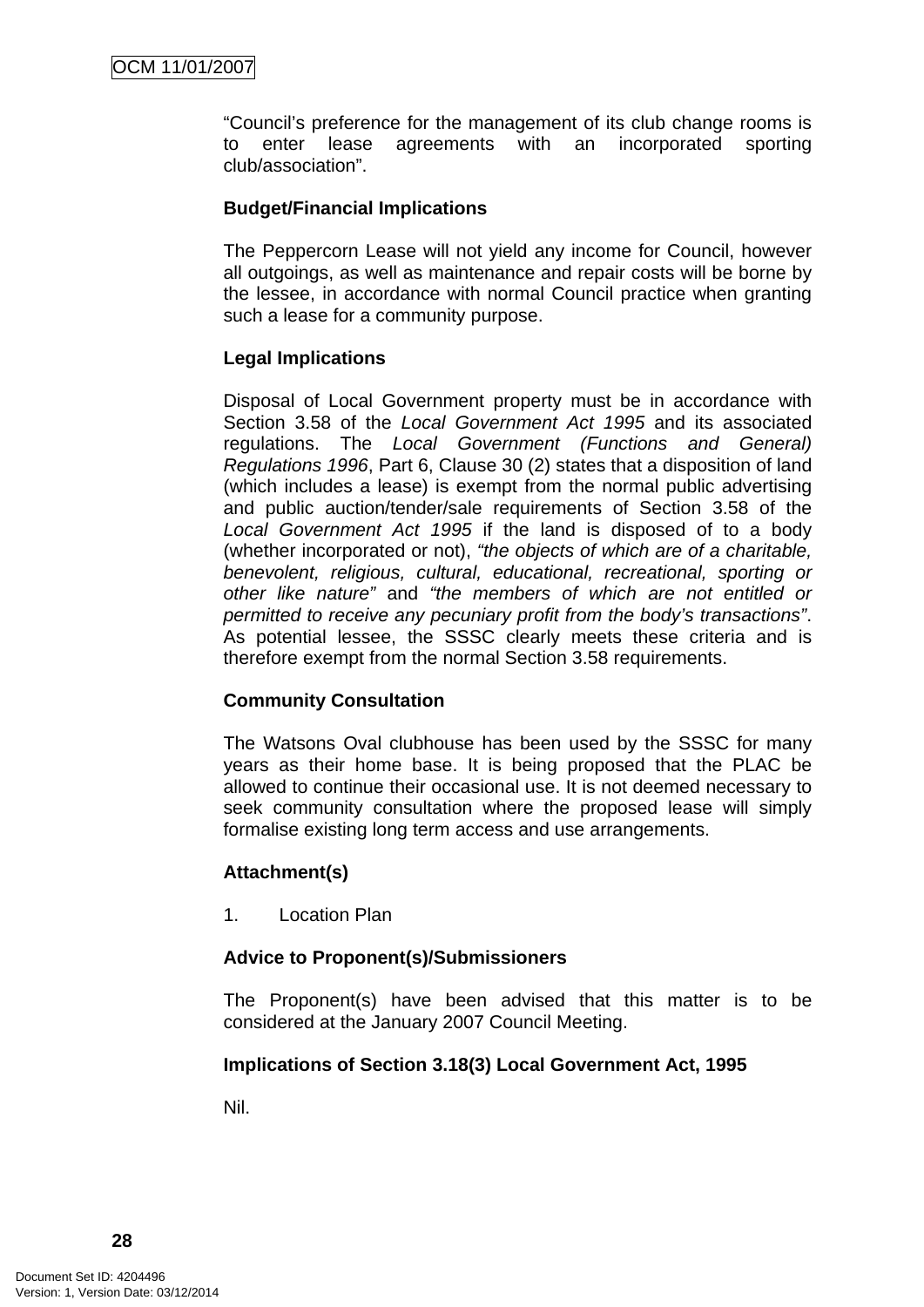# <span id="page-32-0"></span>**17.2 (OCM 11/01/2007) - SOUTHWELL COMMUNITY CENTRE - LEASE (RA) (4610) (ATTACH)**

#### **RECOMMENDATION**

That Council enter a sub-lease with the Burdiya Aboriginal Corporation Inc. under the following terms and conditions:-

- (1) the lease fee shall be \$5,200 p.a. plus CPI (Perth);
- (2) the sub-lessee to be responsible for all outgoing and maintenance;
- (3) the term of the sub-lease shall be 2 years; and
- (4) all other terms and conditions of the sub-lease be subject to the agreement of the Chief Executive Officer.

#### **COUNCIL DECISION**

#### **Background**

The City currently leases from the Department of Housing and Works (previously Homewest) 1650m2 of land on which the City constructed the Southwell Community Centre. The lease expires in 2032. The land is described as Cockburn Sound location 550, title volume 1564 folio 009 with a street address of 8 Caffery Place Hamilton Hill.

In recent times the building has been sub leased to Co-scope/Job Link (Inc), a community based employment and training agency. The group has advised that it no longer wishes to sub lease the premises as they have not received sufficient State/Commonwealth funding to retain the premises. The sub lease expired on the  $30<sup>th</sup>$  of June 2004 and has been operating under the holding over clause since this date. The current tenants have left the premises in a sound condition.

#### **Submission**

Correspondence has been received from the Burdiya Aboriginal Corporation seeking approval to sub lease the Southwell Community Centre.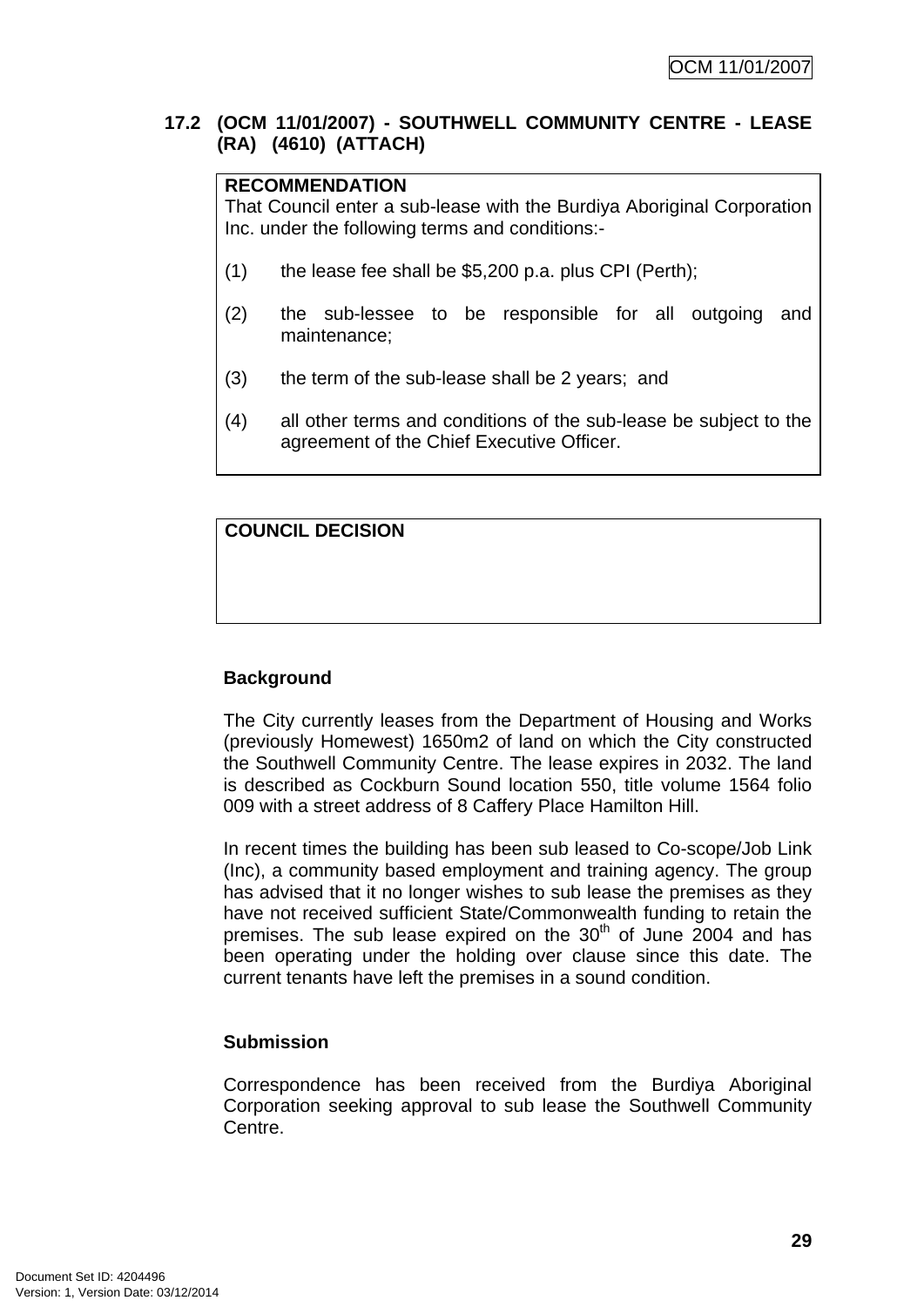#### **Report**

Burdiya Aboriginal Corporation has rented premises at 83 Hamilton Road in Spearwood for many years and have proven to be good tenants. The Corporations main activities are as an employment placement agency for aboriginal clients and to provide training and employment preparation for these clients. The Satterley Group as part of its commitments to the Department of Housing and Works New living Program have contracted the Burdiya Group to provide Aboriginal staff for refurbishment works on houses in the locality. By all accounts this has been a very successful program. The Corporation wishes to relocate from the premises in Hamilton Road to Southwell Community Centre as a more central administrative base for its activities.

The Southwell Community Centre is located at the end of the Caffery place cul de sac and its relatively small size and isolated location seriously limits the scope of the facility. The land is reserved for community purposes and hence its use is further constrained. The Department of Housing and Works has advised that it is prepared to contribute toward a new community centre for the locality of Southwell under its new living program funded by the sale of the land on which the Southwell community centre is located.

The Burdiya Aboriginal Corporate Inc. have been advised that any lease agreement that they may enter with the City will be for only a two (2) year period as the building could be demolished and the site used for housing. They have acknowledged this arrangement.

#### **Strategic Plan/Policy Implications**

#### *Lifestyle and Aspiration Achievement*

*• To deliver our services and to manage resources in a way that is cost effective without compromising quality.* 

#### **Budget/Financial Implications**

In 2005/06 the City received an income of \$2,285 for the lease of the Southwell community Centre. Council at its meeting of 18 November 2006 resolved to reduce the lease fee payable by Co-Scope Job Link by \$3,000 p.a. The Burdiya Aboriginal Corporation has offered to pay the sum of \$5,200 plus CPI for the premises.

#### **Legal Implications**

Sec 3.58 of Local Government Act, 1995, (Functions and General) Regulations 1996 section 30 (2) (b) (i) refers.

#### **Community Consultation**

N/A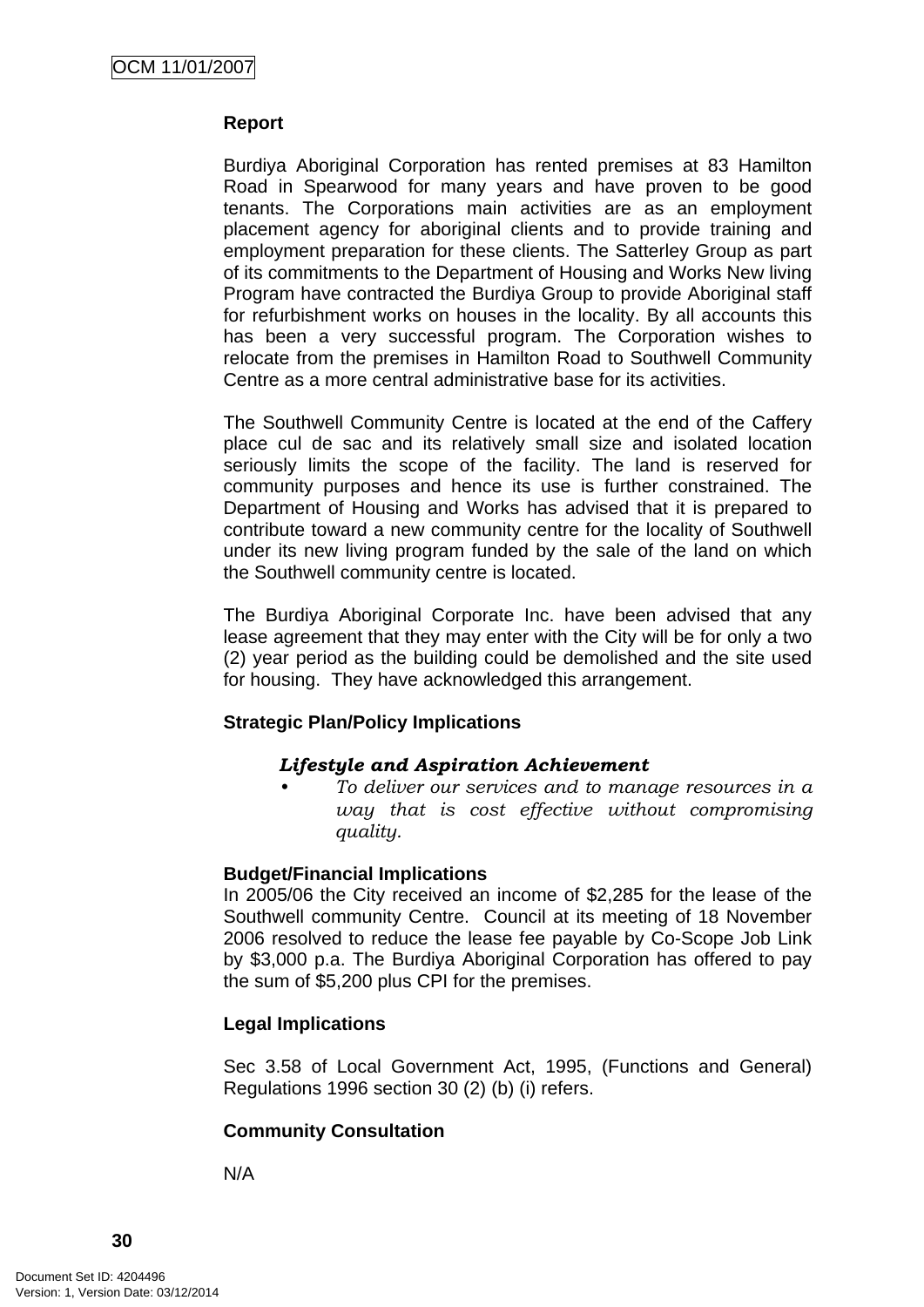# <span id="page-34-0"></span>**Attachment(s)**

Site Plan

# **Advice to Proponent(s)/Applicant**

The Proponent(s) have been advised that this matter is to be considered at the January 2007 Council Meeting.

**Implications of Section 3.18(3) Local Government Act, 1995** Nil.

# **17.3 (OCM 11/01/2007) - LOT 7 JUNCTION BOULEVARD COCKBURN CENTRAL- BUSINESS PLAN (9629) (RA) (ATTACH)**

# **RECOMMENDATION**

That Council:

- (1) proceed with the joint venture development proposal in accordance with the Business Plan (attached) between the City of Cockburn and Combined Equity Pty Ltd through the instigation of the following:-
	- 1. signing of a Memorandum of Understanding (MOU) for the Joint Venture arrangement between the City of Cockburn and Combined Equity Pty Ltd.;
	- 2. preparation of the legal contract for the joint venture between the City of Cockburn and Combined Equity Pty Ltd.:
	- 3. preparation and development of the project design to ensure that Council adheres to Landcorp's development guidelines for consideration by Council at a future time; and
- (2) proceed to purchase lot 7 Boulevard Junction Cockburn Central from Landcorp in accordance with the Council decision of the  $9<sup>th</sup>$  of March 2006.

**TO BE CARRIED BY AN ABSOLUTE MAJORITY OF COUNCIL**

# **COUNCIL DECISION**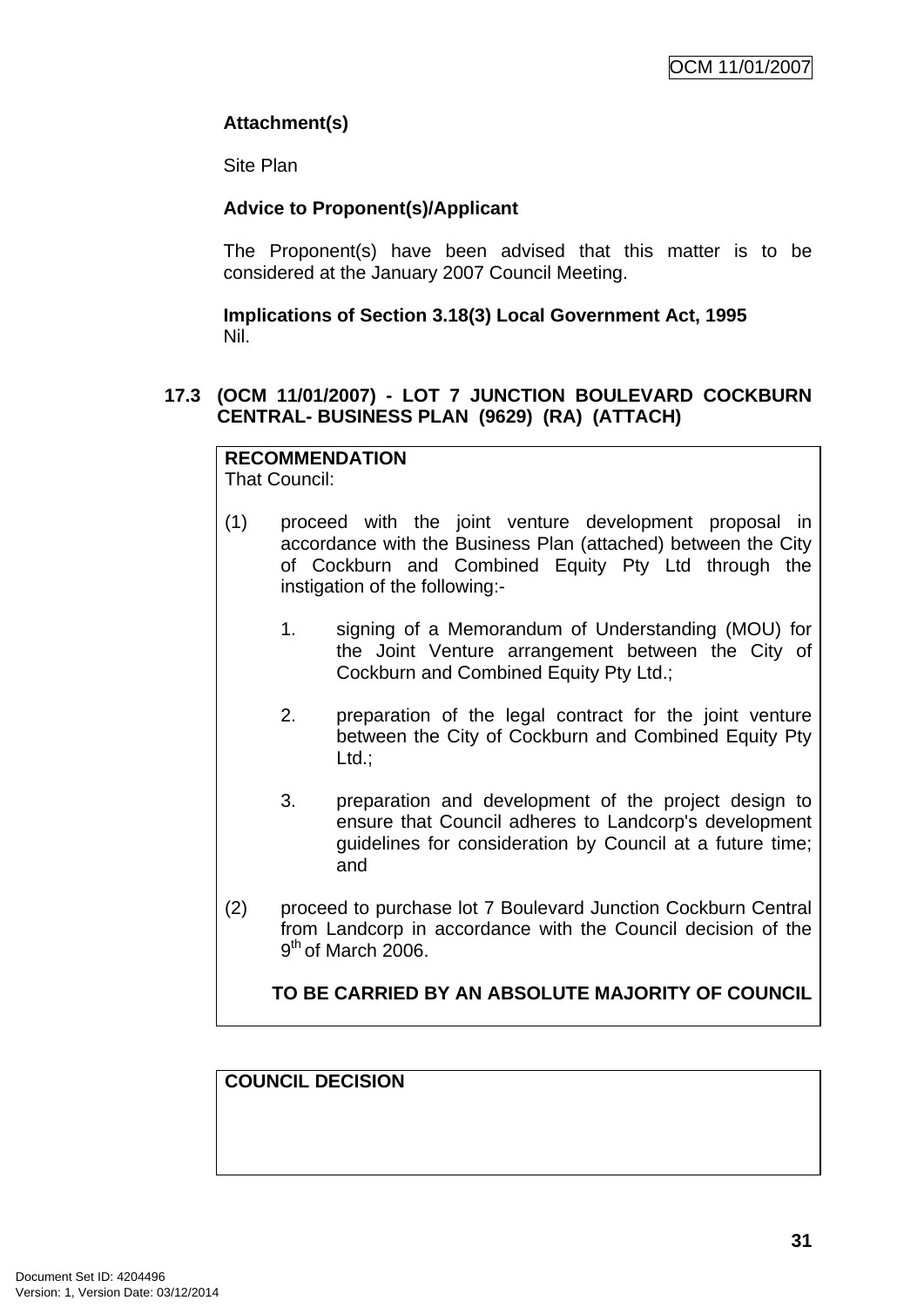# **Background**

At its meeting of the  $9<sup>th</sup>$  of March 2006 Council resolved as follows:

- (1) require for inclusion in the proposal for the development of lot 7 Cockburn Central for the City to own  $2,850m^2$  of floor space suitable for the purposes as identified in table 2 in the report;
- (2) enter an offer to purchase with Landcorp for lot 7 Cockburn Central with conditions that protect the interest of the City to the satisfaction of the Chief Executive Officer:
- (3) seek potential joint venture partners through an Expression of Interest process for the development of Lot 7 Cockburn Central and shortlist to tender; and
- (4) require the Chief Executive Officer to prepare a Business Plan in accordance with the requirements of section 3.59 of the Local Government Act for the project for presentation to Council following public notice being given in accordance with section 3.59 of the Act.

Subsequently as a result of the decision of Council of the  $9<sup>th</sup>$  of March 2006 the City sought Expressions of Interest for the joint development of Lot 7 Cockburn Central. Council considered the one Expression of Interest received from Australand at its meeting of the  $13<sup>th</sup>$  of July 2006 and resolved to

- (1) reject the Expression of Interest (EOI) (06/2006) Lot 7 Cockburn Central submitted by Australand;
- (2) in accordance with section 3.58 of the Local Government Act (1995) and (Functions and General) regulation 11(2)(ii) enter negotiations with Australand and/or any other interested party or parties for the development of Lot 7 Cockburn Central; and
- (3) require the Chief Executive Officer to prepare a report as a result of discussions in (2) above which includes but is not limited to the assessment criteria as described in the report, for future Council consideration.

The Council administration initiated negotiations with parties seeking agreement for the joint development of lot 7 Junction Boulevard Cockburn Central.

#### **Submission**

N/A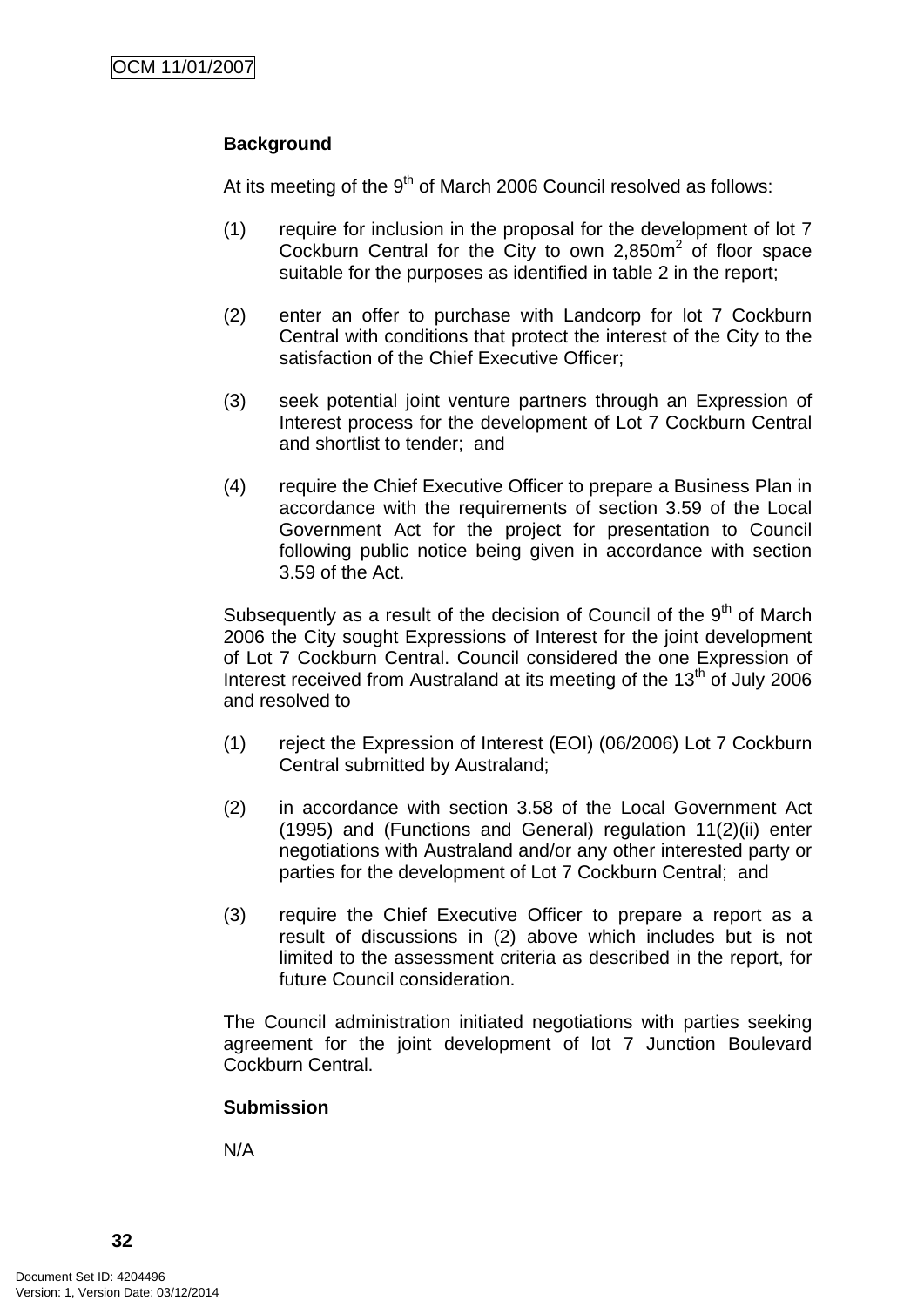#### **Report**

In accordance with the Council decision of the  $13<sup>th</sup>$  of July 2006 negotiations were initially held with Australand seeking to reach agreement on the arrangements for the joint venture development, however, agreement could not be reached to the satisfaction of the Chief Executive Officer.

Representatives of Combined Equity approached the City seeking an opportunity to enter a joint venture arrangement for the development of Lot 7 Cockburn Central. As a result of these negotiations a broad agreement on the principles of a joint venture arrangement between the City and Combined Equity has been reached. The broad principles for the terms and conditions of the agreement have been incorporated into the Business Plan.

In accordance with the requirements of Section 3.59 of the Local Government Act, 1995 a Business Plan was prepared for this proposed "Major Trading Undertaking". The Business Plan was advertised in the West Australian on the 11<sup>th</sup> of November 2006 with public comment closing on the  $29<sup>th</sup>$  of December 2006. There have been no comments from any party received on the Business Plan as advertised.

A draft Memorandum of Understanding between the City of Cockburn and Combined Equity has been prepared.

This document sets out the parameters of agreement between the parties and will form the foundation of the legal agreement for the joint development. The draft MOU is provided under separate confidential cover.

# **Strategic Plan/Policy Implications**

#### *Demographic Planning*

*• To ensure development will enhance the levels of amenity currently enjoyed by the community.*

#### *Infrastructure Development*

*• To construct and maintain community facilities that meet community needs.* 

#### *Lifestyle and Aspiration Achievement*

- *To deliver our services and to manage resources in a way that is cost effective without compromising quality.*
- *To identify community needs, aspirations, expectations and priorities for services that are*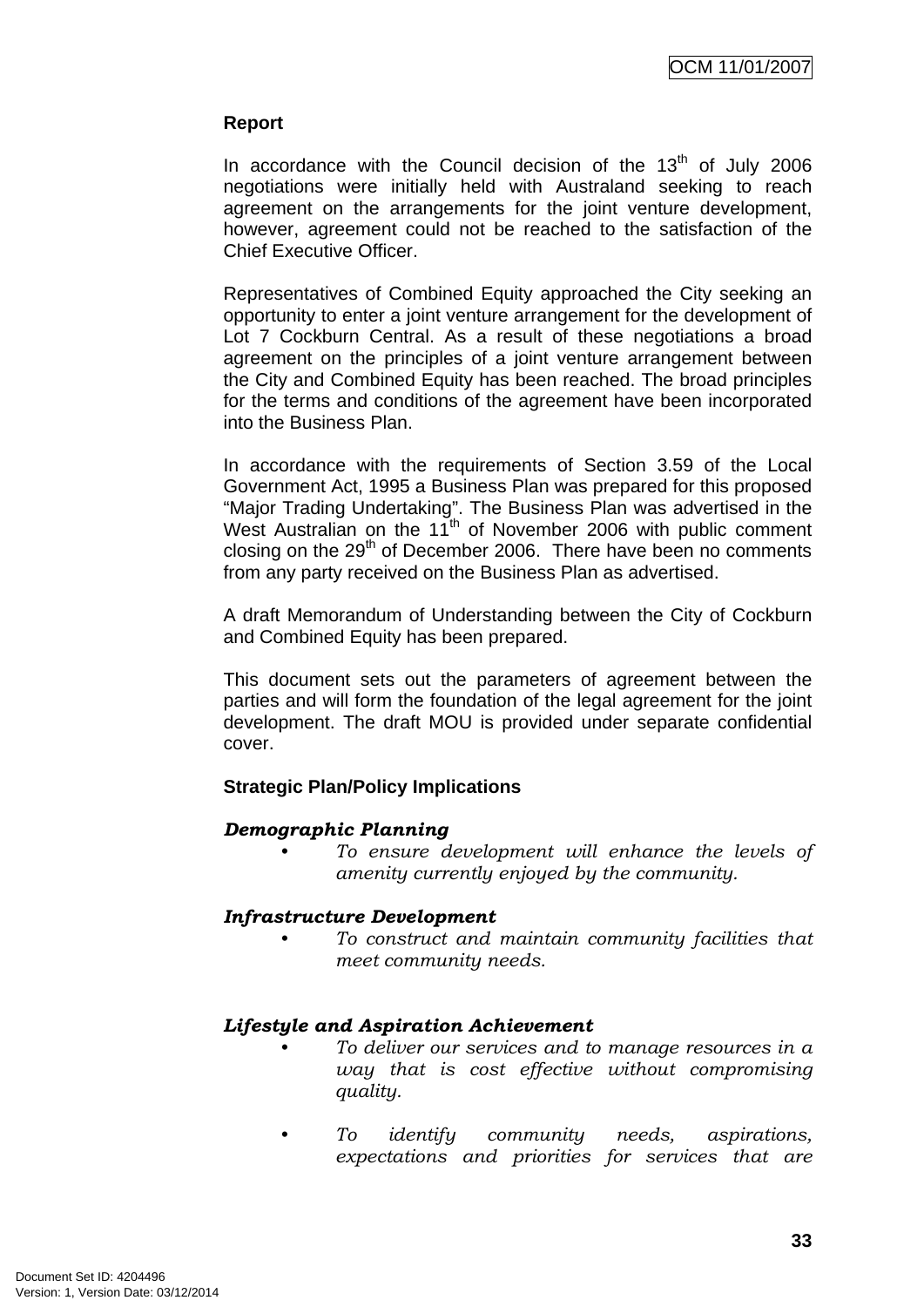*required to meet the changing demographics of the district.* 

#### **Budget/Financial Implications**

The total construction cost is estimated to be in the vicinity of \$35,000,000 at today's costs. The MOU provides for the capital cost to be funded through a direct capital contribution of approximately \$7,000,000 from both the City of Cockburn and Combined Equity. The balance of the funds required will be equity capital raised through a financial institution against the property. The actual capital required for the project development will be more accurately estimated on the development of detailed construction plans and specifications.

The estimated return on cost is in the vicinity of 22%, with the actual return being dependant upon the final construction cost and the value of sales.

Administration's intent is for Council to be provided with a detailed financial plan for the project prior to the final Council decision to proceed with the project which is required by Landcorp by 30 June 2007.

# **Legal Implications**

- (1) To meet the requirements of section 3.58 of the Local Government Act (1995) the Council is required to determine the party with whom it intends to enter a contract within 6 months of its decision to negotiate a tender. The Council is required to consider this matter at its meeting of the  $11<sup>th</sup>$  of January 2007 to meet this requirement.
- (2) Sec. 3.59(5) of the Act requires Council to formally decide to proceed with the undertaking.

#### **Community Consultation**

The Business Plan for the proposed Major Trading Undertaking has been publicly advertised in the West Australian.

#### **Attachment(s)**

- (1) Memorandum of Understanding Confidential Attachment.
- (2) Business Plan for major undertaking.

#### **Advice to Proponent(s)/Submissioners**

The Proponent of the proposal has been advised that this matter is to be considered at the January 2007 Council Meeting.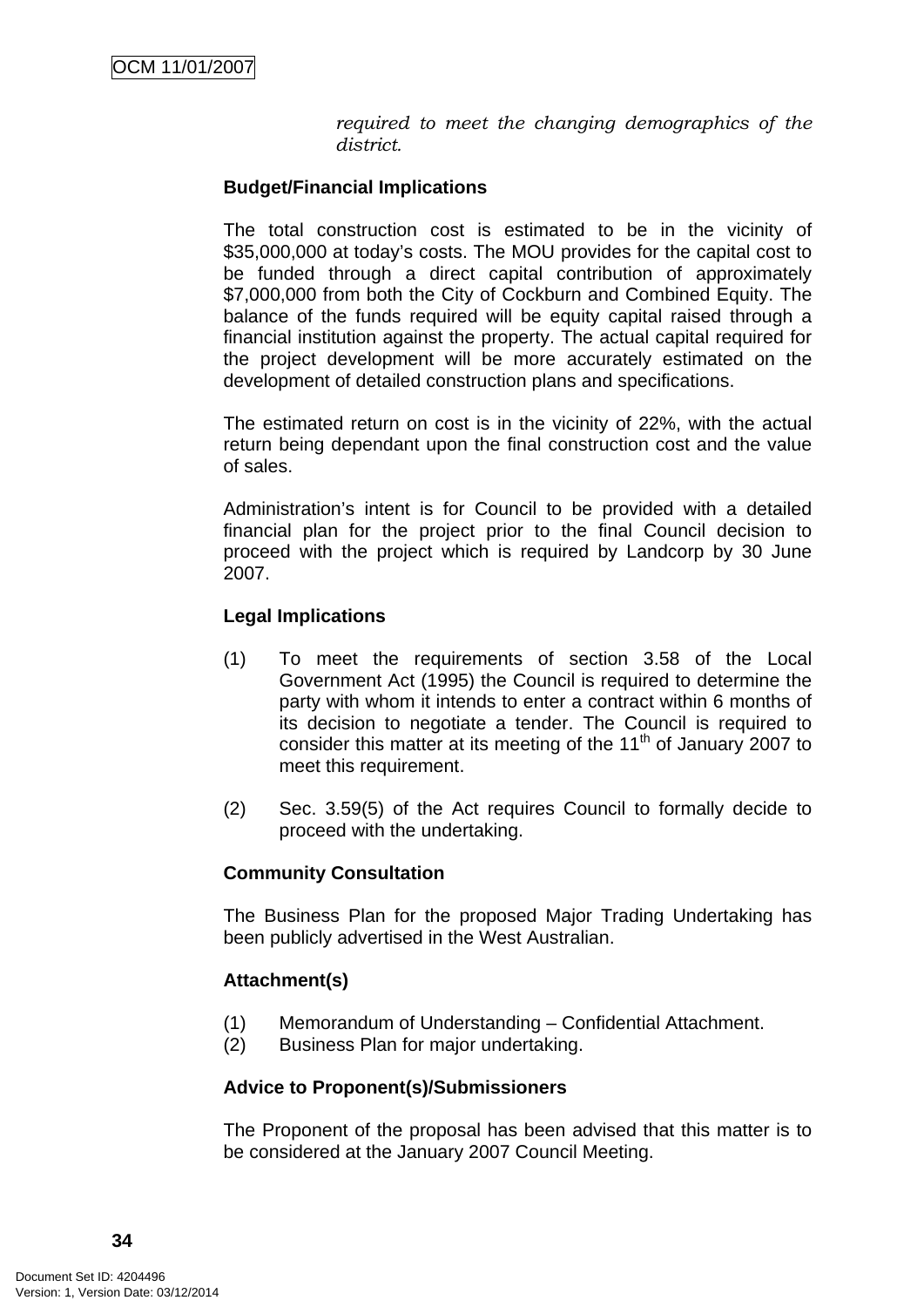# <span id="page-38-0"></span>**Implications of Section 3.18(3) Local Government Act, 1995**

The provision of library and associated civic facilities is within Local Government's area of responsibility. An arrangement for a joint venture development with a private sector partner is in accordance with the intent of the State Government Public/Private sector partnerships.

#### **18. EXECUTIVE DIVISION ISSUES**

Nil

#### **19. MOTIONS OF WHICH PREVIOUS NOTICE HAS BEEN GIVEN**

Nil

#### **20. NOTICES OF MOTION GIVEN AT THE MEETING FOR CONSIDERATION AT NEXT MEETING**

Nil

#### **21. NEW BUSINESS OF AN URGENT NATURE INTRODUCED BY COUNCILLORS OR OFFICERS**

Nil

#### **22. MATTERS TO BE NOTED FOR INVESTIGATION, WITHOUT DEBATE**

Nil

#### **23. CONFIDENTIAL BUSINESS**

#### **23.1 (OCM 11/01/2007) - STATE ADMINISTRATIVE TRIBUNAL MEDIATION - PORT COOGEE LOCAL STRUCTURE PLAN VARIATIONS - OWNER: AUSTRALAND HOLDINGS PTY LTD - APPLICANT: TAYLOR BURRELL BARNETT (9662) (MR) (ATTACH)**

#### **RECOMMENDATION**

That Council advise the State Administrative Tribunal that it is prepared to vary its decision of 25 July 2006, in respect to the Port Coogee Local Structure Plan variations, in accordance with the Grounds for Settlement, as provided under separate, confidential cover.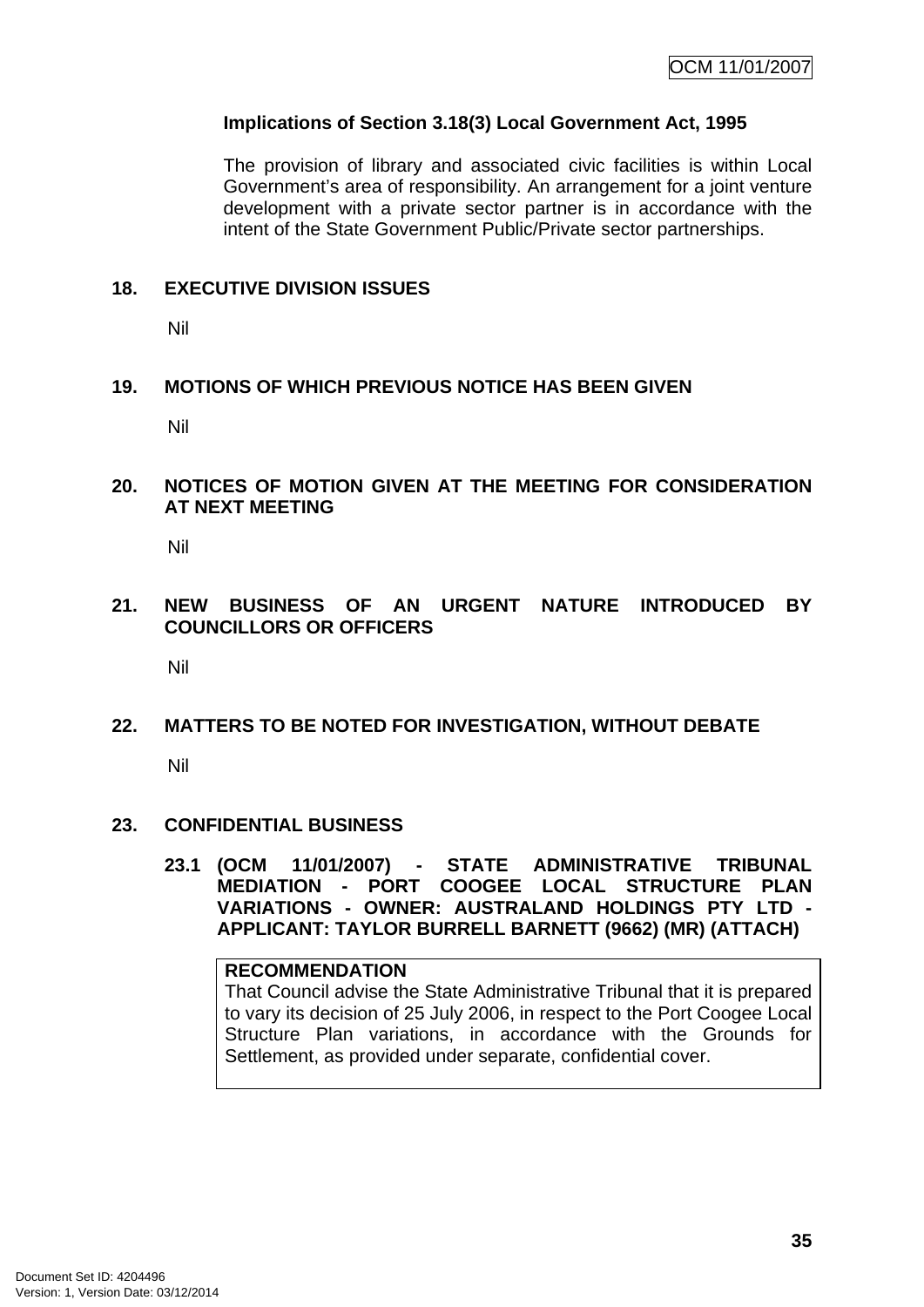# **COUNCIL DECISION**

# **Background**

On 25 August 2006 Australand lodged an Application for Review (Appeal) with the State Administrative Tribunal to vary the decision of Council made on 25 July 2006 to vary the Port Coogee Structure Plan, subject to several requirements.

#### **Submission**

To receive the Officer's Report and adopt its recommendation.

#### **Report**

The City's Solicitors and Senior Officers have attended three mediation meetings with Australand and their Solicitors and consultants since the First Directions Hearings on this matter on 22 September 2006. Following extensive negotiations this matter appears to be the subject of general agreement and is now referred to Council for its consideration. If Council accepts the mediation outcomes, the State Administrative Tribunal will issue Minute Consent Orders and the Appeal will have deemed to have been settled by agreement.

Section 54(6) of the State Administrative Tribunal Act 2004 requires mediation to be held in private, unless the Mediator directs otherwise. Accordingly, the Grounds for Settlement remain confidential.

#### **Strategic Plan/Policy Implications**

#### *Employment and Economic Development*

*• To plan and promote economic development that encourages business opportunities within the City.* 

#### *Natural Environmental Management*

*• To ensure development of the district is undertaken in such a way that the balance between the natural and human environment is maintained.* 

#### **Budget/Financial Implications**

Legal costs of \$2,867 have been billed to 24 October 2006 with total costs being expected to have doubled by the end of 2006. Legal representation has been required in the preparation of respondent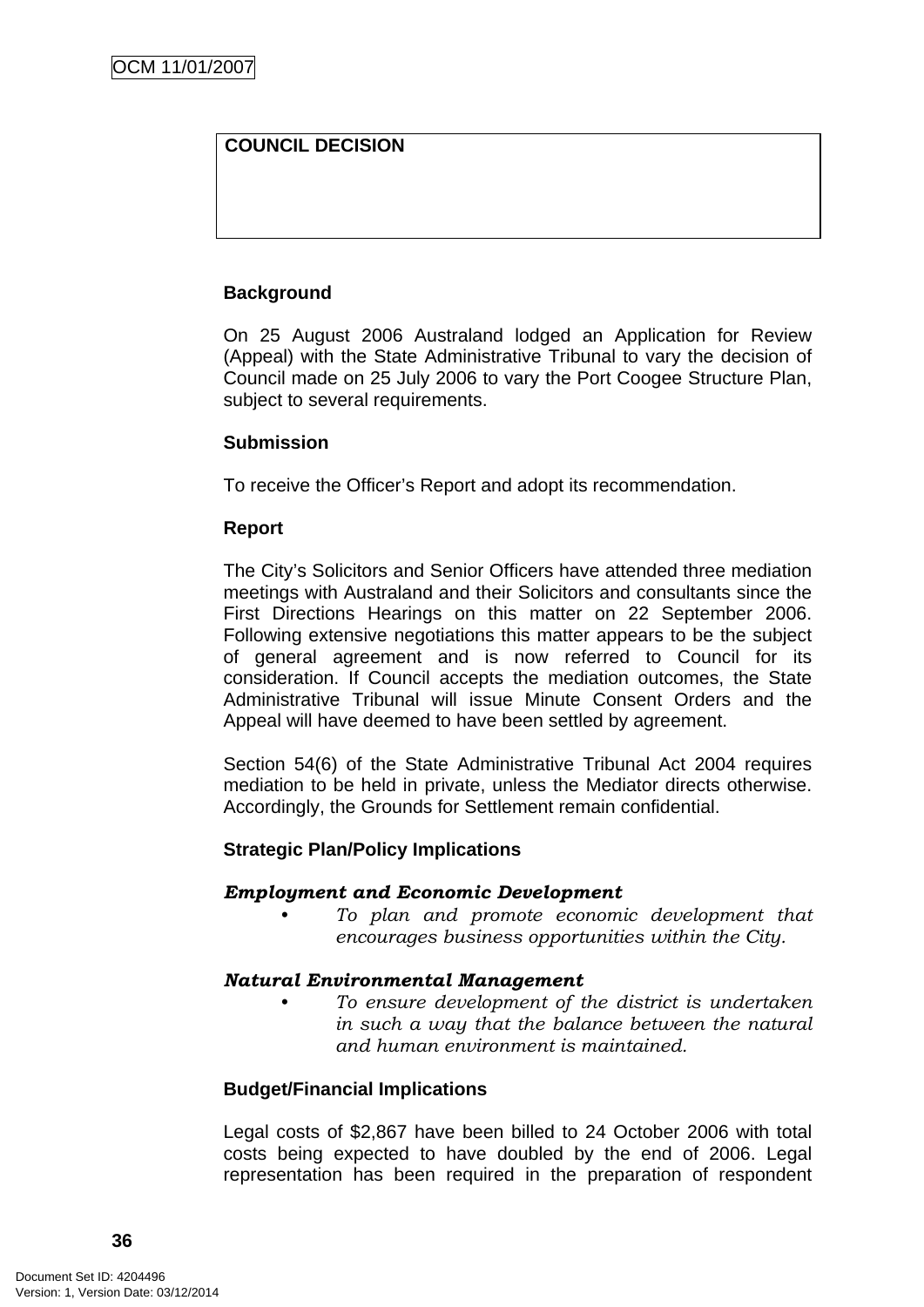<span id="page-40-0"></span>statements, attendance at Directions Hearing and mediation, telephone attendance and drafting of conditions. These costs are covered within the 2006/07 budget.

# **Legal Implications**

Planning and Development Act 2005 State Administrative Tribunal Regulations 2004

# **Community Consultation**

N/A

# **Confidential Attachment(s)**

- (1) Officer's Report and Recommendations.
- (2) Grounds of Application Review (Appeal) 25 August 2006.
- (3) Applicant's Solicitor's letter on grounds for settlement.
- (4) Structure Plan Figures and Schedules.

# **Advice to Proponent(s)/Submissioners**

Australand Holdings Pty Ltd have been advised that this matter is to be referred to the Council Meeting on 11 January 2007.

# **Implications of Section 3.18(3) Local Government Act, 1995**

Nil.

# **24 (OCM 11/01/2007) - RESOLUTION OF COMPLIANCE (SECTION 3.18(3), LOCAL GOVERNMENT ACT 1995)**

#### **RECOMMENDATION**

That Council is satisfied that resolutions carried at this Meeting and applicable to items concerning Council provided services and facilities, are:-

- (1) integrated and co-ordinated, so far as practicable, with any provided by the Commonwealth, the State or any public body;
- (2) not duplicated, to an extent Council considers inappropriate, services or facilities as provided by the Commonwealth, the State or any other body or person, whether public or private; and
- (3) managed efficiently and effectively.